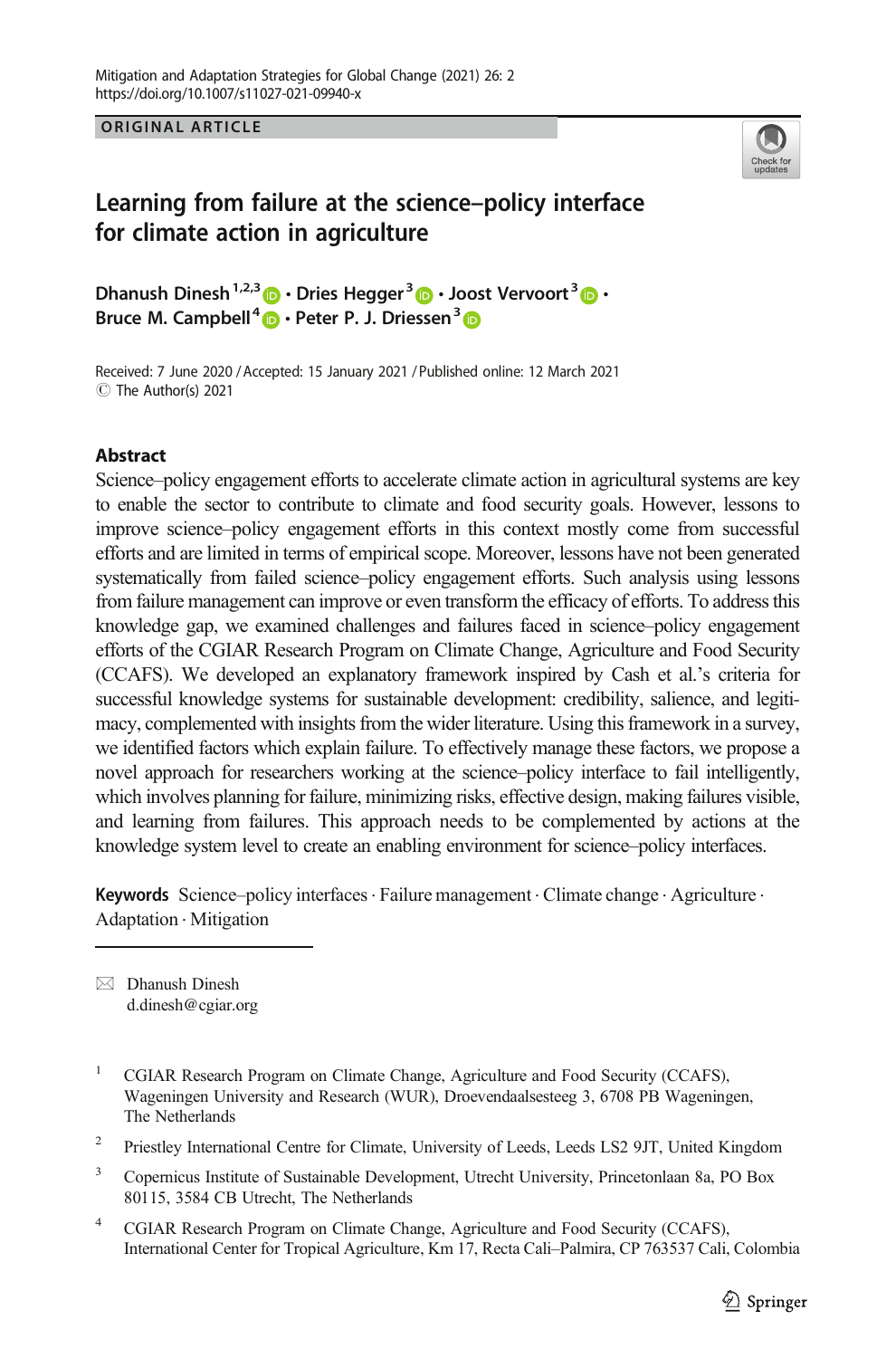### 1 Introduction

Agriculture and its related activities contribute 23% of global anthropogenic greenhouse gas emissions (IPCC [2019\)](#page-21-0), and significant emissions reductions are needed from the sector to meet the target of limiting global warming to 2 degrees Celsius as set out in the Paris Climate Agreement (Wollenberg et al. [2016](#page-23-0)). Efforts to enhance ambition in the lead up to the 26th Conference of Parties (COP) of the United Nations Framework Convention on Climate Change (UNFCCC) to keep warming well below 2 degrees, and to strive toward 1.5 degrees, would require even greater ambition within the sector. At the same time, the sector is the source of livelihoods for those dependent on the over 475 million small farms (Lowder et al. [2014](#page-22-0)). These small-scale farmers are among the most vulnerable to the impacts of climate change and actions are needed to enable them to cope with climate change impacts (Loboguerrero et al. [2018](#page-21-0)). Actions to mitigate and adapt to the impacts of climate change need to occur as the world has seen an increase in hunger since 2014 (FAO [2018\)](#page-21-0). In this context, the Agricultural Research for Development (AR4D) community needs to step up efforts to innovate in the face of climate change, and to inform decision-making to ensure large-scale uptake of innovations (Dinesh et al. [2018;](#page-20-0) Steiner et al. [2020;](#page-22-0) Vermeulen et al. [2012b\)](#page-22-0). Science–policy engagement has become a crucial tool for researchers working on agriculture and climate change, to inform decision-making and enhance the impact of their work (Dinesh et al. [2018;](#page-20-0) UNEP [2017\)](#page-22-0).

Research on science–policy engagement in the context of environmental change has identified ways to improve the efficacy of these efforts (Cash et al. [2003;](#page-20-0) Clark et al. [2016a](#page-20-0); Holmes and Clark [2008](#page-21-0); Kristjanson et al. [2009\)](#page-21-0). Much of the lessons are drawn from successful case studies and empirical studies are still emerging (Dunn and Laing [2017;](#page-20-0) Van Enst et al. [2014](#page-22-0)). So far, lessons have not been generated systematically from failures (Turnhout et al. [2020;](#page-22-0) Wyborn et al. [2019\)](#page-23-0), which can be a powerful tool to facilitate innovation, and as Thomas Watson said, "the way to succeed is to double your failure rate" (von Stamm [2018\)](#page-23-0). Lesson learning from failure has been found to drive innovation in various contexts (Danner and Coopersmith [2015;](#page-20-0) Heath [2009](#page-21-0); Knott and Posen [2005;](#page-21-0) von Stamm [2018](#page-23-0)), including in telecommunications (Baumard and Starbuck [2005](#page-20-0)), information technology (Gupta et al. [2019\)](#page-21-0), policy-making (Dunlop [2017](#page-20-0)), pharmaceuticals (Khanna et al. [2016](#page-21-0)), and microfinance (Woolcock [1999](#page-23-0)). Despite these advances, our understanding of failures and lesson learning from failures remains quite limited (McGrath [2011\)](#page-22-0), and this is especially true in the case of science–policy engagement for climate action in agriculture. There is an opportunity to address this knowledge gap, while at the same time applying lessons generated to improve the efficacy of science–policy engagement efforts and thus accelerate climate action.

Science–policy engagement scholars have identified challenges involved in the engagement process (e.g., Laing and Wallis [2016](#page-21-0); Neßhöver et al. [2013](#page-22-0); Sarkki et al. [2014](#page-22-0); Talwar et al. [2011](#page-22-0); Van Enst et al. [2014\)](#page-22-0). However, much of these insights emerge from studying successful case studies, and while successes are recorded and reported, failures often remain undetected or are neglected (McGrath [2011](#page-22-0); Rajkotia [2018;](#page-22-0) Vinck [2017](#page-22-0)). At the same time, studies in science–policy engagement show that current approaches to informing policy processes are not always delivering sufficient results (Hoppe et al. [2013](#page-21-0); Kirchhoff et al. [2013;](#page-21-0) Strydom et al. [2010](#page-22-0); van Kerkhoff and Lebel [2006\)](#page-22-0), and there is a need to shift to fundamentally different approaches. Scholars have noted that failures in science–policy engagement are inevitable (Armitage et al. [2015](#page-20-0); Lawton [2007;](#page-21-0) Wyborn et al. [2019\)](#page-23-0), yet an effort to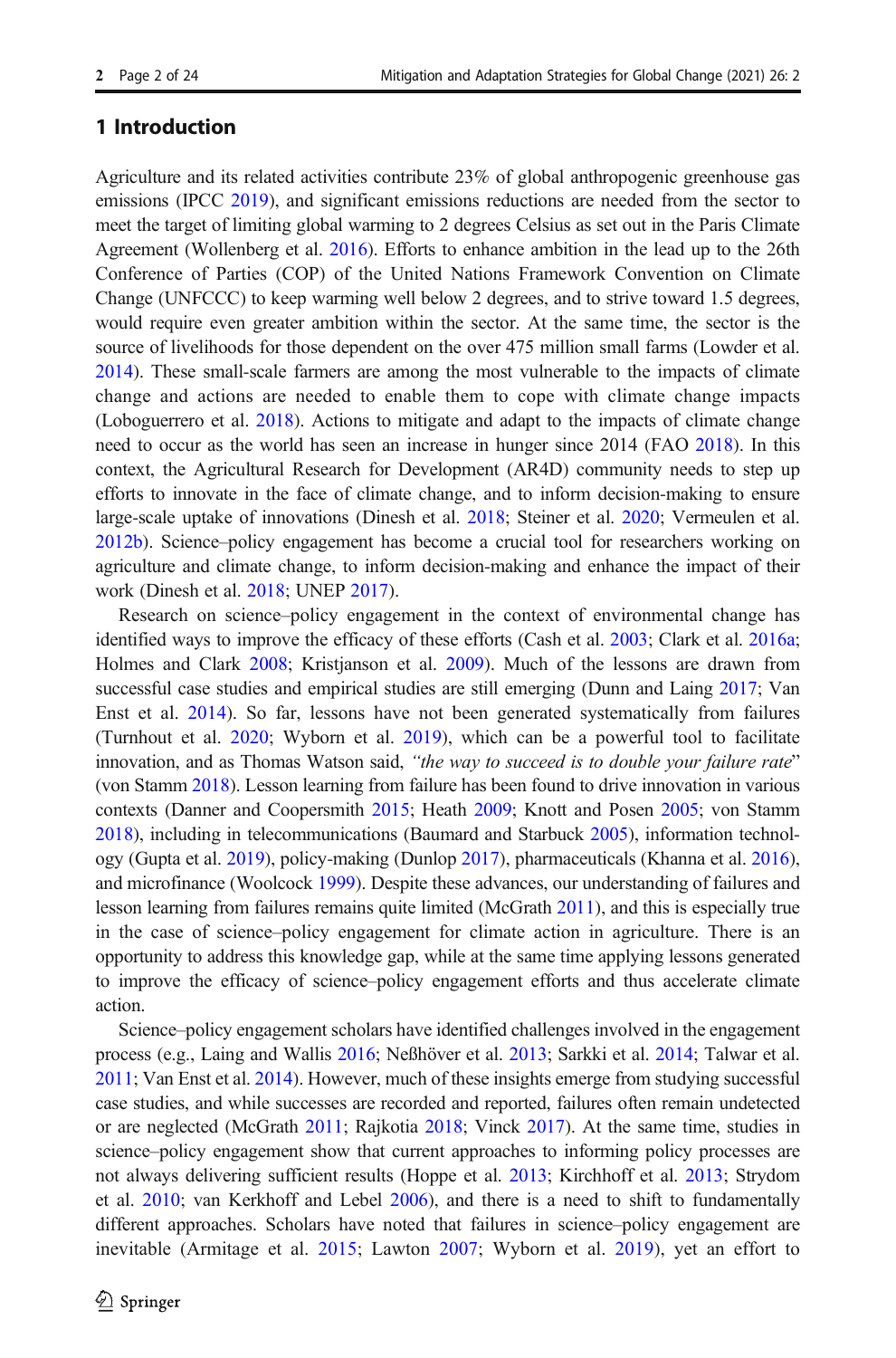systematically generate lessons and learn from these failures has not been undertaken. In this context, this paper aims to generate lessons from unsuccessful science–policy engagement efforts and challenges of the CGIAR Research Program on Climate Change, Agriculture and Food Security (CCAFS).

CCAFS is an international research program with a focus on outcome-oriented research (Thornton et al. [2017](#page-22-0); Vermeulen et al. [2012a\)](#page-22-0), working with over 700 partner organizations at the local, sub-national, national, regional, and global levels to improve the livelihoods of small-scale farmers in the face of climate change. Outcome delivery is a key criterion to measure performance of projects. CCAFS interprets outcomes as changes in policies and practices of non-research partners (Dinesh et al. [2018;](#page-20-0) Earl et al. [2001\)](#page-21-0); this includes informing policies and practices of Governments, international organizations, private sector, non-governmental, and farmer organizations. Examples include informing national policy and associated investments in Cambodia through participatory scenarios and provision of climate services to farmers in Senegal (Westermann et al. [2018\)](#page-23-0). The program's performance in delivering such outcomes is monitored through annual reporting processes. CCAFS' emphasis on outcome delivery and science–policy engagement as a tool to achieve outcomes makes it a good case to study in the context of the emerging literature on Science–Policy Interface Organizations (SPIORGs) (Sarkki et al. [2019](#page-22-0)), within the wider literature on boundary organizations (Guston [2001\)](#page-21-0).

CCAFS management is open to learning from its experiences, and past studies have generated lessons from the program's science–policy engagement efforts (Cramer et al. [2018](#page-20-0); Dinesh et al. [2018;](#page-20-0) Zougmoré et al. [2019\)](#page-23-0), but, also within CCAFS, lessons from unsuccessful efforts and challenges are yet to be studied systematically. Studying failure within organizations is difficult because of psychological and organizational barriers (Cannon and Edmondson [2001\)](#page-20-0). However, as a research program with a mandate for "lesson learning", CCAFS is open to learning from its failures. In the present paper, we have endeavored to combine insider perspectives from two of the authors associated with the program with outsider perspectives from the other co-authors. The research questions we answer in the context of facilitating change for climate action in agriculture through science– policy engagement are: what challenges and failures can be faced? What strategies can be adopted to overcome these challenges and failures? To answer these questions, we first developed an explanatory framework based on the literature, consisting of factors which could potentially explain failure in science–policy engagement efforts. We then used this framework as the basis to administer a survey to CCAFS' project leaders and coordinators. The results from this survey were analyzed to identify challenges and failures in the CCAFS context, and an approach has been developed to "fail intelligently." Thereafter, we also conducted interviews with CCAFS management to validate our findings. Thus, in addition to contributing to the literature on science–policy engagement, failure management, and AR4D, the present paper will also help researchers to develop more effective science–policy engagement strategies which are more resilient to challenges and failures.

### 2 Explanatory framework

We understand unsuccessful science–policy engagement efforts or failures as instances where the expected outcome from efforts are not achieved, i.e., where goals are unmet (Kunert [2018](#page-21-0); Leoncini [2017\)](#page-21-0). In the context of CCAFS, this means efforts to drive changes in policies and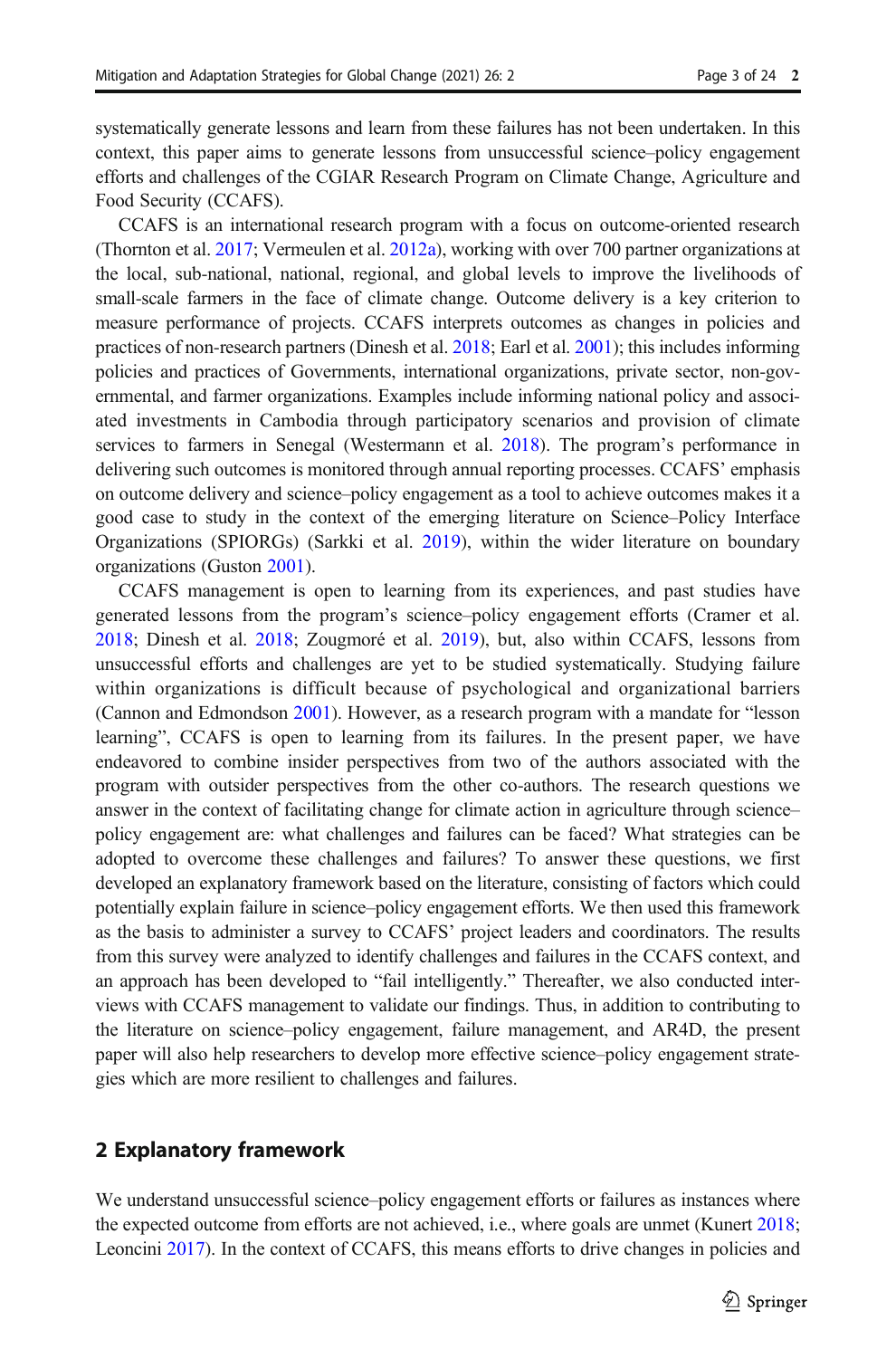<span id="page-3-0"></span>practices of non-research partners are unsuccessful. Failures arise as a result of challenges or "fail factors" which may be faced in the science–policy engagement process, and we consider these challenges or "fail factors" to be independent variables, with "failure of science–policy engagement efforts to achieve expected results" as the dependent variable. While several challenges may be experienced in policy-engagement processes, "fail factors" are differentiated by the direct link that these have to the dependent variable. From the perspective of execution of science–policy engagement efforts, existence of these "fail factors" may be considered to be "early warning signs" (Leoncini [2017\)](#page-21-0) that the expected outcome may not be achieved. The explanatory framework (Table 1) is envisaged as a context-specific tool to analyze failures (Edmondson [2011\)](#page-21-0), with the proposed fail factors hypothesized based on the literature on science–policy engagement. Three of the hypothesized fail factors are a reversal of success factors identified by Cash et al. [\(2003\)](#page-20-0), wherein principles of credibility, salience, and legitimacy are considered key success factors in science–policy engagement. We in turn make the assumption that lack of these success factors could lead efforts to fail. We complemented the Cash principles with additional factors including role of intermediaries, power dynamics, and institutional capacity, as these feature prominently in the literature on science–policy engagement efforts.

| Dependent variable                                                                   | Independent variables (hypothetical<br>fail factors)                                                                                                                                | Literature sources                                                                                                                           |
|--------------------------------------------------------------------------------------|-------------------------------------------------------------------------------------------------------------------------------------------------------------------------------------|----------------------------------------------------------------------------------------------------------------------------------------------|
| Failure of science-policy<br>engagement efforts to<br>achieve expected out-<br>comes | Decision-makers do not perceive<br>knowledge generated to be credible.<br>This perception may be influenced by<br>the research outputs, institutions, and<br>researchers themselves | (Cash et al. 2003; Sarkki et al. 2014;<br>Spilsbury and Nasi 2006)                                                                           |
|                                                                                      | Knowledge generated is not salient to<br>the needs and expectations of<br>decision-makers, thereby preventing<br>uptake                                                             | (Cash et al. 2003; Janse 2008; Sarkki<br>et al. 2014)                                                                                        |
|                                                                                      | Knowledge generated is not considered<br>to be legitimate, <i>i.e.</i> , fair and<br>balanced, which in turn affects uptake                                                         | (Bromley-Trujillo and Karch 2019;<br>Cash et al. 2003; Sarkki et al. 2014)                                                                   |
|                                                                                      | Non-existence of suitable intermediaries<br>and knowledge brokers, which affect<br>the iterative nature of engagement<br>processes                                                  | (Clark et al. 2016a; Dilling and Lemos<br>2011; Guston 2001)                                                                                 |
|                                                                                      | Adverse power dynamics, influenced by<br>ongoing policy discourses and<br>narratives, types of actors involved<br>and their motivations, and policy<br>spaces                       | (Cáceres et al. 2016; Keeley and<br>Scoones 2014; Lawton 2007;<br>Strydom et al. 2010; Wolmer et al.<br>2006; Young et al. 2014)             |
|                                                                                      | Lack of institutions willing to absorb<br>and retain knowledge, or a lack of<br>capacity within such institutions,<br>which are deterrent to stability of<br>ideas put forward      | (Armitage et al. 2015; Carlsson and<br>Jacobsson 1997; Radaelli 1995;<br>Sarkki et al. 2019; Turnheim et al.<br>2020; Woolthuis et al. 2005) |

Table 1 Explanatory framework for failures in science–policy engagement efforts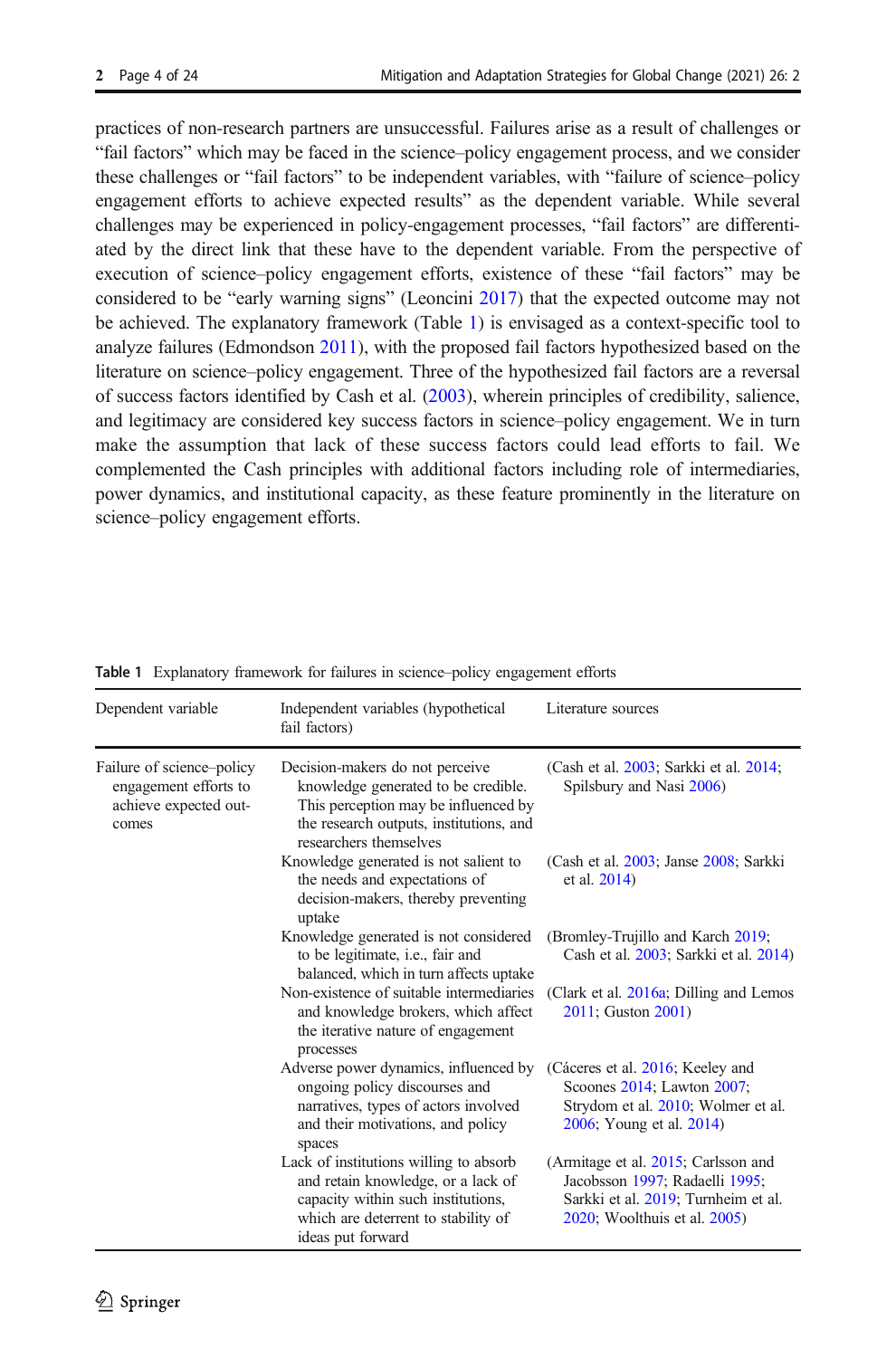#### 3 Methods

Learning from failures within organizations is difficult and even learning organizations struggle due to the challenges involved (Cannon and Edmondson [2005](#page-20-0)). These challenges include technical ones, due to a lack of understanding of processes to learn from failure, as well as social challenges which stem from psychological reactions to failure. In this context, learning from failure, although important, is a challenging endeavor. To overcome technical challenges faced in learning from failure, we drew on the literature on failure management. To address social challenges around learning from failure, we tried to create a safe and open environment for researchers to share challenges and failures that they have faced. This was done in several ways; firstly, while two of the authors are associated with CCAFS, the other authors are external to the program and ensure greater objectivity. The survey was sent out by the second author who is an academic and not directly involved in CCAFS, which could help ensure that respondents were not at risk of bias or evaluation by the program's management. Findings from the survey were processed anonymously and are presented at an aggregate level. From the responses, it is not possible to deduce the identity of individual respondents, neither is it possible to relate the responses to the performance of individuals. Despite this, there was substantial non-response—this might signal that talking/writing about failure is a delicate matter within CCAFS, as in other contexts.

In order to understand failures faced in CCAFS science–policy engagement efforts, we conducted a literature review and developed an explanatory framework (Table [1\)](#page-3-0). We then used the explanatory framework to design a survey (Annex 1) which was administered to Leaders and Coordinators of CCAFS projects. The objective of this survey was to validate explanatory factors identified, gain further insights on how these factors affect science–policy engagement efforts, and to identify additional explanatory factors. CCAFS had a portfolio of 54 ongoing research projects at the time of this study, and the survey was sent to the Leaders and Coordinators of all these projects as it was not possible to identify projects with explicit failures since failures are not formally reported. Therefore, we took an open-ended approach, reaching out to all Project Leaders and Coordinators. In addition to the current portfolio, we also contacted Project Leaders and Coordinators of completed projects, to ensure that prior experiences are also captured. The survey was sent to a total of 156 recipients and we received 24 complete responses, which form the basis of our analysis. While the response rate is fairly low compared to the average survey response rate of 52.7% with a SD of 20.4 in organizational research (Baruch and Holtom [2008](#page-20-0)), this shows the difficulty associated with studying failure. Thirteen recipients of the survey who attempted to answer it did not complete it. This may have been due to uncertainty about issues related to failure (as explained by one respondent) or concern in disclosing these experiences. While we recognize the limitation of the sample to be statistically significant, the insights gained are useful for interpretative qualitative research which captures experiences from the CCAFS context. To address challenges associated with studying failure, the responses were anonymized, enabling respondents to frankly share their challenges and unsuccessful science–policy engagement experiences. The results were analyzed thematically (Guest et al. [2011](#page-21-0)), and common themes were identified using an inductive approach and are presented in the "Results" section. Thereafter, the Leaders of CCAFS' four flagship research programs (priorities and policies for CSA, climate-smart technologies and practices, low emissions development, and climate services and safety nets), and the program's Director and Head of Global Policy Research were interviewed using a semi-structured approach (see Annex 2) to share further insights. Based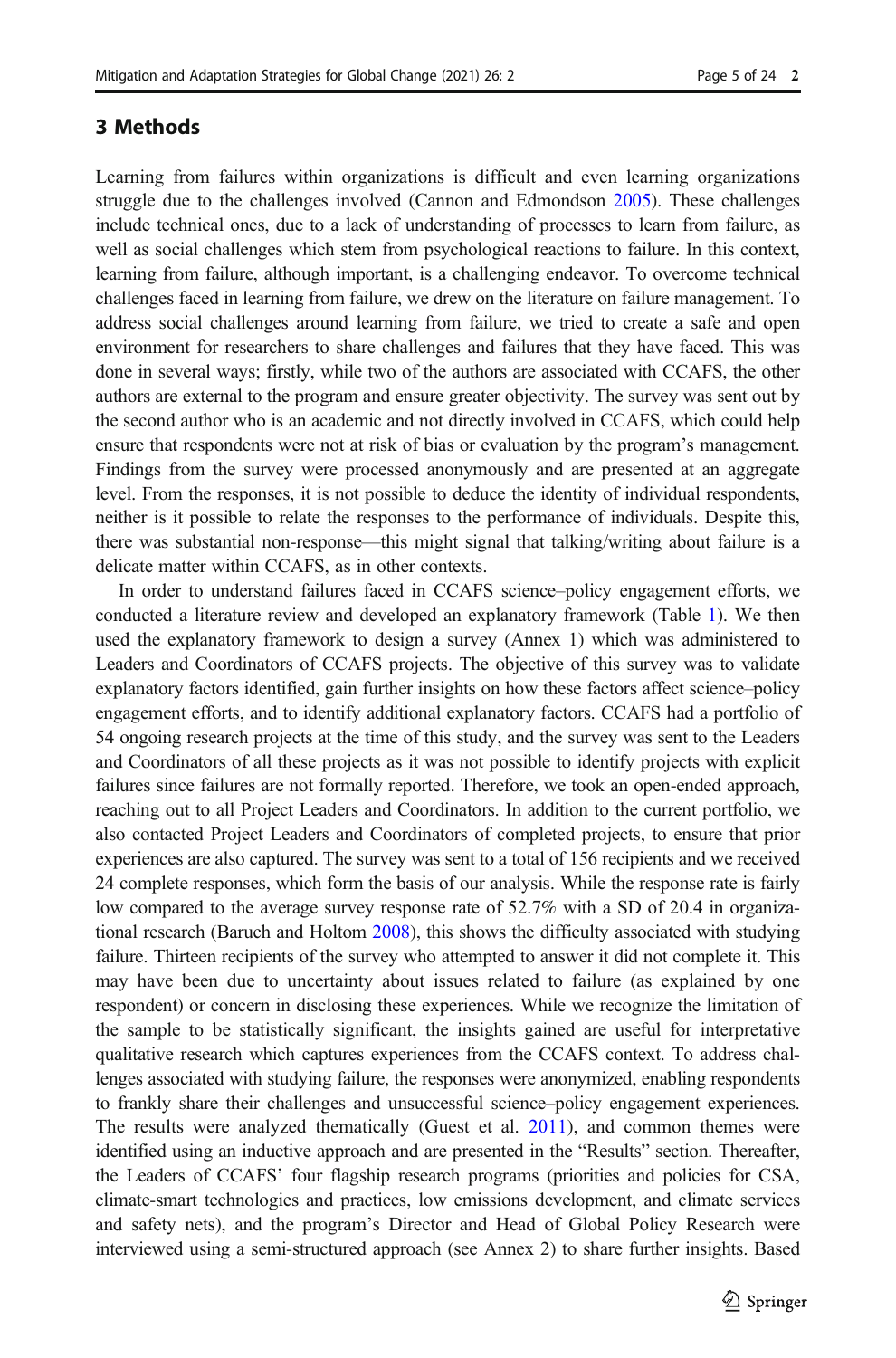on these insights, we further refined the explanatory factors consisting of challenges in science–policy engagement efforts, and generated lessons to fail intelligently and to improve efficacy of efforts. It must be noted that the survey respondents and interviewees do not represent research users; while it is important to capture the perspectives of users, in the present study we endeavored to get greater granularity about the issues faced by researchers and gain perspectives on knowledge production.

## 4 Results

### 4.1 Knowledge generated is not perceived as credible

Forty-two percent of the respondents associated their challenges to the first type of factors listed in Table [1:](#page-3-0) demonstrating credibility to partners. In the case of these respondents, the issues varied, ranging from time constraints to build credibility to complexity and uncertainty involved in research outputs, which undermine efforts to build credibility. Lack of quantitative data to support engagement efforts and capacity to conduct analysis required by decisionmakers were also factors which affected efforts to build credibility (Table 2).

### 4.2 Knowledge generated is not salient

A majority of the respondents (63%) associated their challenges with research goals, questions, and results not being salient to the needs of decision-makers, the second category of explanatory factors from Table [1](#page-3-0). Respondents encountered a number of challenges (Table [3](#page-6-0)), including lack of sufficient conversations and dialogue with decision-makers, differences in timelines of research and decision-making, retaining decision-makers' attention, misunderstandings with decision-makers, and non-technical factors needed to inform decisions. Science–policy engagement can often be a long process and ensuring that the salience is retained across this process, even when there are changes to other factors, is important. A respondent noted, "Main challenge here is with respect to continuous changes of government staff. When the project starts, the goals are aligned but once people move or leaders change, those goals, all of a sudden, become not very well aligned." This points to the need for adaptive strategies to ensure and retain salience in the engagement process. Such strategies included the setting up of science-policy multi-stakeholder platforms, getting results validated

Table 2 Inductive categorization of challenges encountered in demonstrating credibility

Complexity: Complexity of research outputs made it difficult to repackage in format that was user friendly and scientifically credible

Quantitative data: Lack of quantitative data including economic data, sex-disaggregated data, adoption rates, and impact, which are needed to demonstrate credibility to decision-makers was lacking

Uncertainty: Uncertainty in research results as well as conflicting results from other sources made it difficult to demonstrate credibility

Case studies: Lack of case studies of solutions already working in other developing countries or in other regions within the focal country

Capacity: Limited or no capacity to conduct sound multidisciplinary analysis to address demand from decision-makers and to show systemic linkages and interactions

Time constraints: Decision-makers are time constrained, which makes it difficult to improve communications and build credibility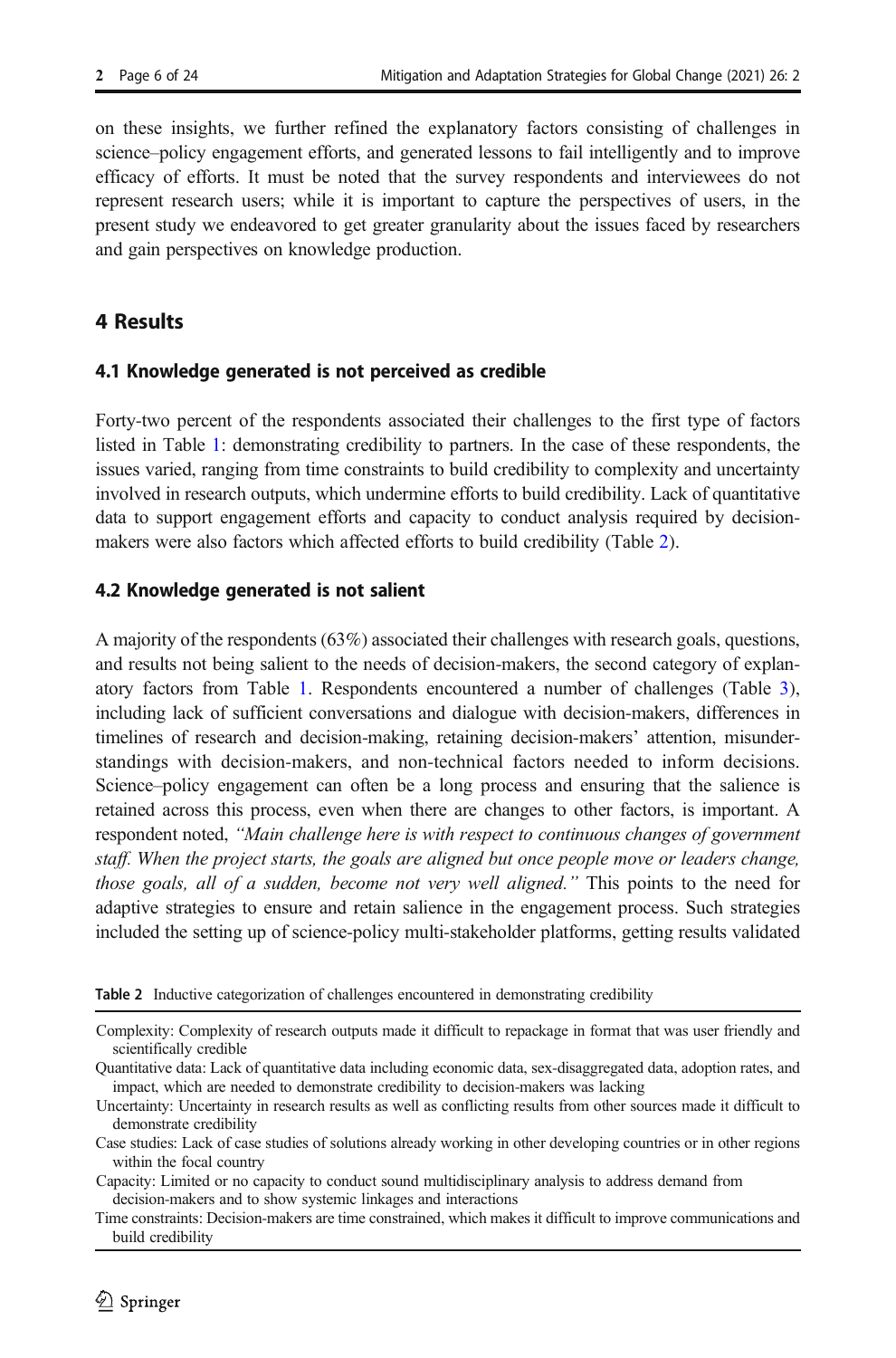<span id="page-6-0"></span>Table 3 Inductive categorization of challenges encountered in achieving salience

Insufficient engagement: Further conversations and dialogue, and efforts to communicate are needed

- Differences in timeframes: The time horizon of research and decision-making is different. Decision-making in policy can be rather fast, while research processes can be slower
- Retaining the attention of decision-makers: It might take many years of persistent engagement to ensure change, and retaining attention to an issue over a long time can be challenging considering conflicting priorities and turnover
- Misalignment between demand and supply of knowledge: The demand for research results may differ from what researchers believe is the demand. For example, when pursuing environmental targets, policy-makers do not necessarily want to hear about social equity outcomes
- Retaining alignment over time: Often when a project starts, the goals are aligned but once key decision-makers or their support staff change roles, those goals are no longer well aligned
- Making the case for engagement: Researchers often need to make the case for decision-makers to engage on a topic, before actually presenting options for policy. For example, there is often the perception that gender is not a relevant issue. As a result, it is necessary to compile and present existing and relevant sex-disaggregated data and knowledge, first to make the case that gender applies in the sector/area and secondly to present credible models and options for policy.

by decision-makers, applying methods which are quicker, being flexible to changes in the decision-making process, and developing a coherent theory of change and network mapping.

#### 4.3 Knowledge generated is not legitimate

Only  $22\%$ <sup>1</sup> of the respondents found their challenges to be related to decision-makers not finding the research to be legitimate, the third explanatory factor from our framework (Table [1](#page-3-0)). In these instances where decision-makers found issues relating to legitimacy, this was due to the complexity of research, theoretical rather than practical orientation, lack of sufficient information (including other views), conflicts of interest, and existing prejudices, for example, on gender roles.

In the climate change context, communicating uncertainty can be a factor which informs the perceived legitimacy of knowledge, and respondents undertook a number of efforts to communicate uncertainty effectively. These included participatory processes to engage stakeholders and make them aware of uncertainties, convening roundtables with decision-makers, developing multiple scenarios, and tailored approaches to supporting decision-making. Overall, a fair and balanced approach where researchers are upfront about the limitations and uncertainties associated with their research was the dominant strategy, and existence of different communication channels was crucial.

#### 4.4 Engagement process lacked appropriate intermediaries

Lack of appropriate intermediaries was not found to be a problem, as a majority of the respondents (73%) relied on intermediaries including knowledge brokers and boundary organizations in their engagement efforts. These included Non-Governmental Organizations (NGOs), United Nations (UN) agencies, private sector consultancies, national research institutes, and government agencies (Table [4\)](#page-7-0). In addition to institutions, the role of thought leaders and champions was crucial in several instances. These are individuals well connected and

 $\frac{1}{1}$  We only received 23 responses to this question, as opposed to 24 responses to other questions.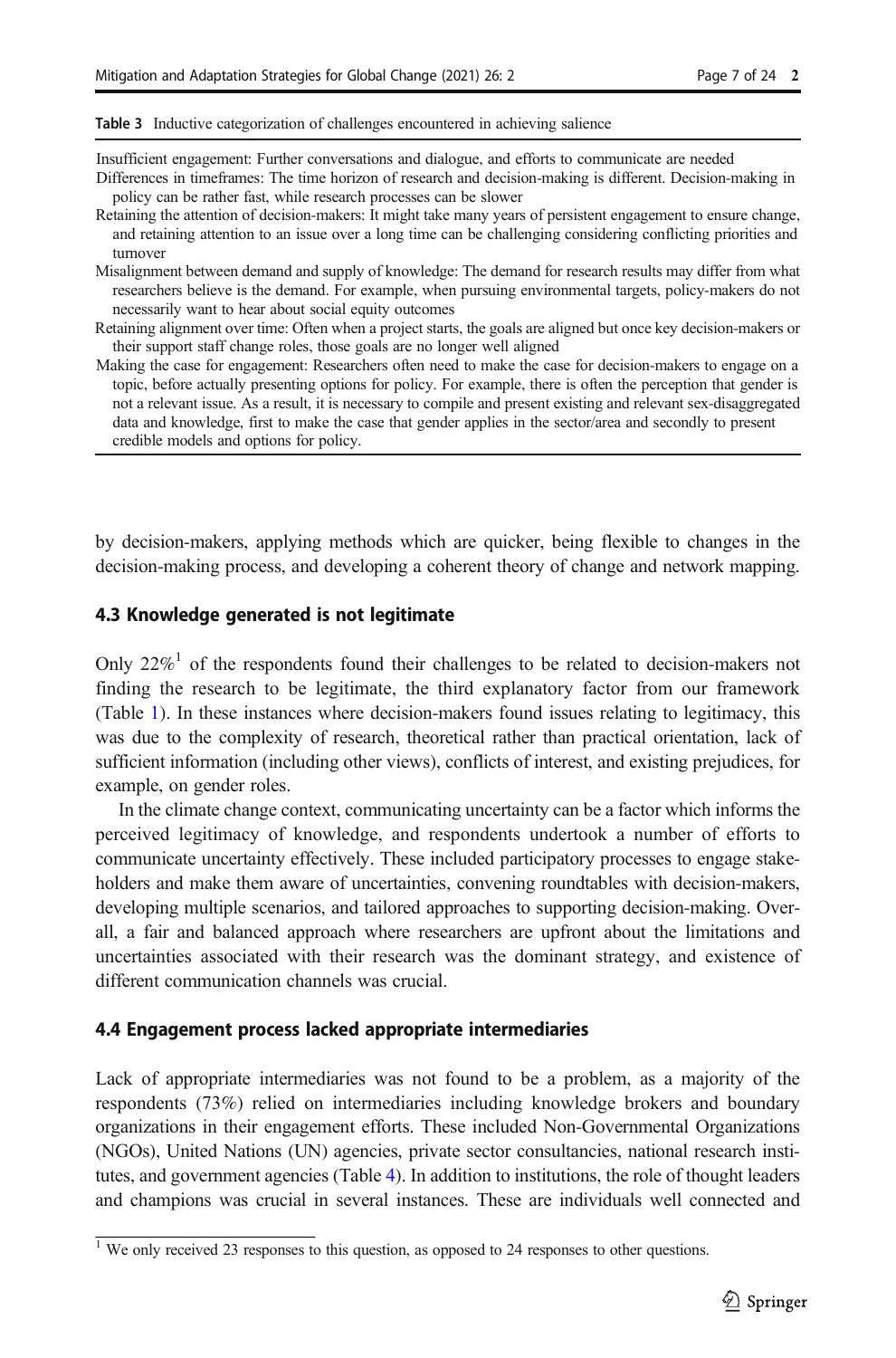<span id="page-7-0"></span>Table 4 Types of intermediaries engaged and their roles

NGOs to work closely with farmers in delivering science and effective implementation of policies Sub-national organizations for engagement and implementation at the sub-national level

UN organizations including the Food and Agriculture Organization (FAO) and the World Bank in global engagement activities

National research institutes and government departments to engage decision-makers at the national level Thought leaders and champions at different scales, providing the opportunities to engage in different processes Consultancies who draw up governmental plans and proposals, with a mandate to integrate research findings Regional bodies and networks, for example, Central American Agricultural Council and the African Group of

Negotiators Expert Support (AGNES), for provision of inputs into regional strategies and policy documents Private sector bodies convene their partners or facilitate speaking opportunities at stakeholder events

respected in decision-making processes, and are able to connect researchers to decisionmaking processes. Referring to one such thought leader, a respondent said, "He seems to have links to everyone. He invited CCAFS to participate in a working group that was going to consolidate efforts on adaptation tracking tools." Of the respondents that did not use intermediaries, only two indicated that using intermediaries could have been valuable.

### 4.5 Adverse power dynamics

Adverse power dynamics were a key factor affecting science–policy engagement process observed by 70% of the respondents, and the role of researchers within these dynamics influences the success or failure of efforts (Table 5). There were differences in how respondents viewed the role of researchers in such power dynamics. While some of the respondents believed that researchers should remain distant and neutral to these, others believed that researchers should actively engage in these, as one respondent remarked, "when power dynamics are in play, you play within them. Scientists and science are not outside of political action, we're in the middle of it, if not necessarily central to it." Power dynamics are often not within the control of researchers, and in some instances, the science community is not considered to be a political heavy weight, and such factors are also taken into account when developing strategies to navigate these. Many approaches were taken to navigate power dynamics encountered, including remaining neutral and evidence based, providing quid pro quo support to help advance goals, engaging in political processes, and identifying champions who can help navigate the power dynamics. Overall, researchers need to be extremely cautious while engaging in such power dynamics, engaging proactively but respectfully.

Table 5 Inductive categorization of challenges in navigating adverse power dynamics in science–policy engagement

Engaging in political processes, and highlighting issues that policy-makers may prefer to ignore Identifying champions within the partner organizations who can help navigate these power dynamics Difficulty in engaging powerful players—they may require careful discussion and convincing

Remaining neutral and evidence based, and ensuring that all voices are heard by engaging groups with different perspectives

Quid pro quo needed to ensure that research results are taken up

Lack of an understanding of the importance of power dynamics, especially the key demands, what is at stake and ensuring that the final solution is scientifically proven and robust while meeting the demands of interested parties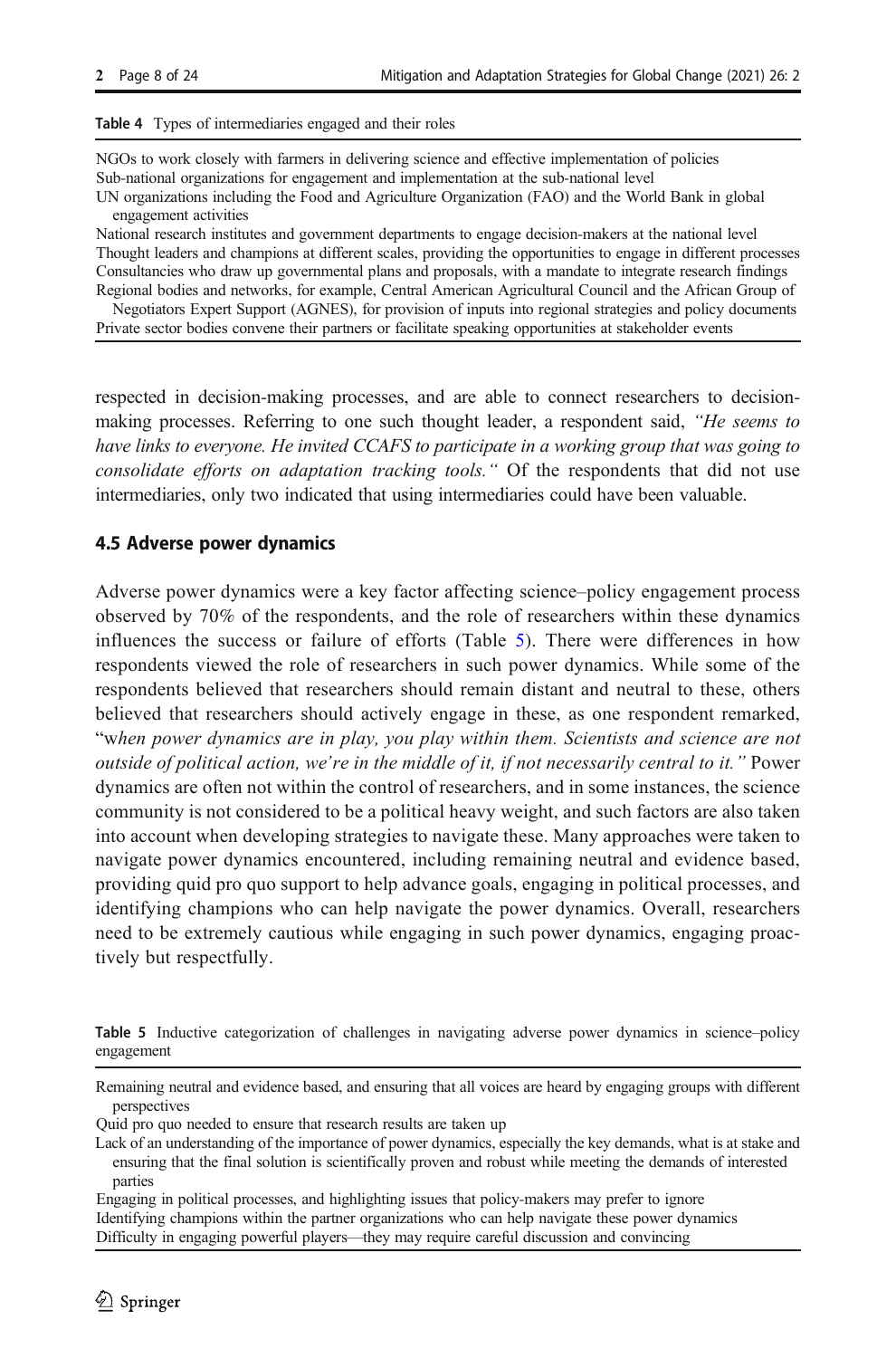### 4.6 Lack of institutional capacity

Most of the respondents (78%) found that their impact partners had adequate capacity to absorb research findings. Where capacity gaps existed, these related to sufficient technical staff not being available, capacity gaps to achieve scale with initiatives, and a lack of understanding of technology requirements and funding models for effective implementation.

### 4.7 Inductively derived fail factors in science–policy engagement

In addition to exploring the hypothetical fail factors of our explanatory framework, we posed an open-ended question on the top three reasons why science–policy engagement efforts failed to achieve expected outcomes, and respondents came up with a number of different reasons which we list as empirical fail factors (Table [6](#page-9-0)). Where these fail factors add further contextual detail to the hypothetical fail factors in our explanatory framework (Table [1\)](#page-3-0), we have indicated this, while other factors outside the explanatory framework are also listed. Our assumption that lack of salience is a key fail factor is validated, but the survey results show the nuance involved. While in some cases this is because of research results not addressing the needs of decision-makers, in other cases this is due to a lack of demand for science-based solutions among decision-makers. Similarly, while we hypothesized institutional capacity gaps among partners to be a fail factor, we find that these gaps also extend to CCAFS researchers and manifest in the form of limited capacity for engagement and communications and to form and maintain partnerships. Differences in organizational cultures is also a key manifestation, which emerges from lack of capacity among both researchers and partners to adapt to the culture of the other. The main additional fail factor which we identified is around funding uncertainties which affected science–policy engagement efforts.

### 4.8 Fail factors contextualized in examples

The above sections are drawn from experiences of project leaders and coordinators. Through additional interviews with the CCAFS management, we identified concrete examples of failed science–policy engagement efforts, which help contextualize the above results. These examples are summarized in Table [7,](#page-11-0) together with the fail factors which led to efforts failing. It must be noted that adverse power dynamics and lack of institutional capacity are the two predominant fail factors identified from the CCAFS management's perspective. This may be because in these examples, CCAFS management has taken a very proactive role through their portfolio management function to ensure that research results are salient, credible, and legitimate, complemented by support to form and develop partnerships. However, adverse power dynamics often affected the outcome, and in other cases the research partners chosen lacked the capacity or skills necessary to realize the outcome.

## 5 Discussion

The results provide detailed empirical insights into failed science–policy interactions, a hitherto underexposed field of study. Experiences with failure were derived from reports of interviewees and, therefore, might to some extent be idiosyncratic. Nevertheless, they do provide new insights into challenges and failures which go beyond the factors currently identified in the literature. These insights drawn from unsuccessful efforts not only show "what not to do" but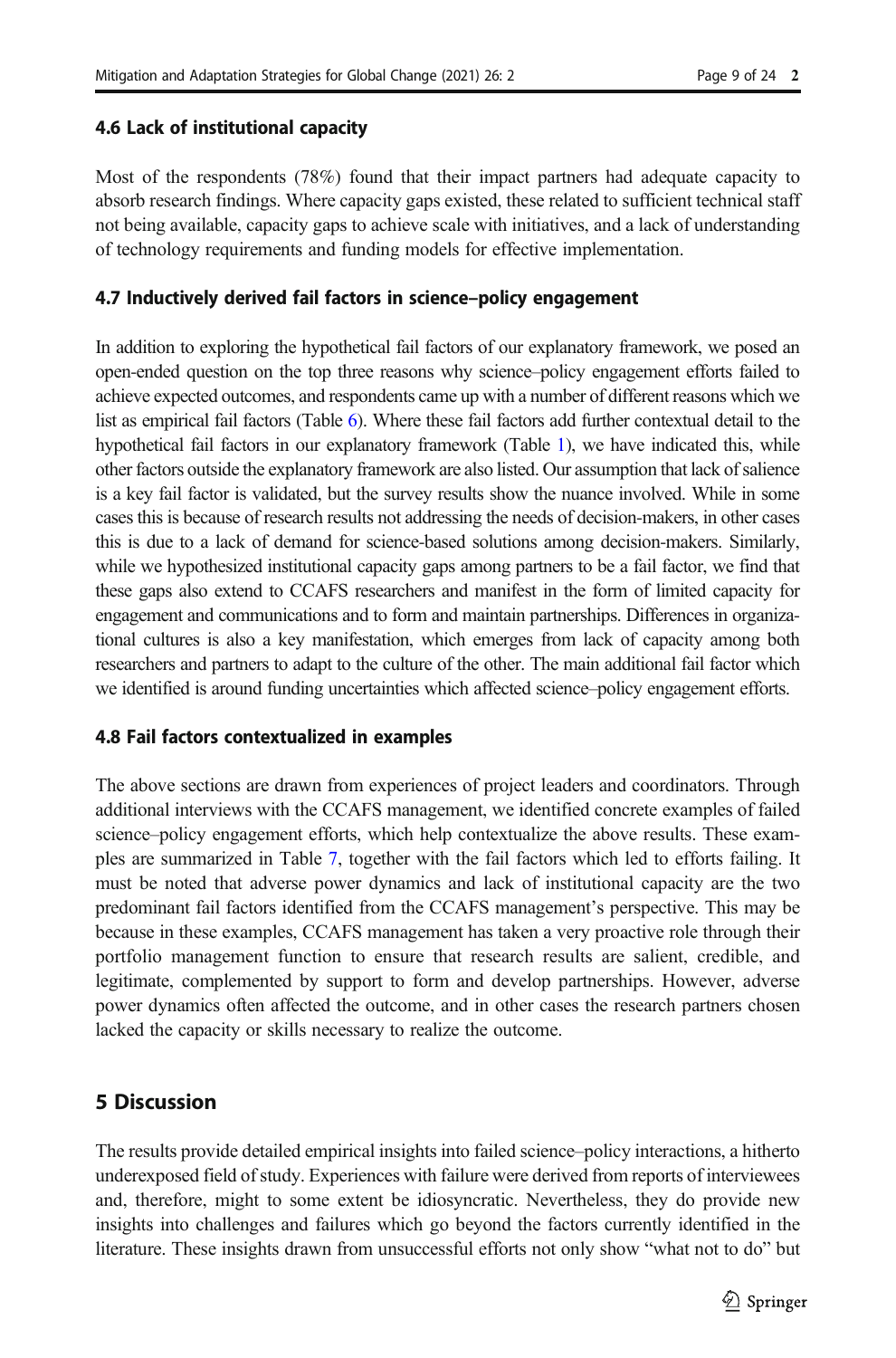| Hypothetical fail<br>factors (from Table 1)              | Empirical fail factors                       | Early warning signs/challenges                                                                                                                                                                                                                                                                   |
|----------------------------------------------------------|----------------------------------------------|--------------------------------------------------------------------------------------------------------------------------------------------------------------------------------------------------------------------------------------------------------------------------------------------------|
| Knowledge generated Lack of demand for<br>is not salient | science-based solu-<br>tions                 | Lack of commitment from decision-makers to make<br>science-based decisions and to establish better governance<br>processes which are proactive rather than reactive<br>Change of priorities among decision-makers (e.g.,<br>governments, industry bodies) due to external or internal<br>changes |
|                                                          |                                              | Low priority for climate change and related topics (e.g.,<br>gender and climate action in agriculture), where there is a<br>lot of lip service to the importance of these issues, but still<br>often not considered a priority<br>Lack of interest from intermediaries (e.g., commissioned       |
|                                                          |                                              | consultants) in including research outputs                                                                                                                                                                                                                                                       |
|                                                          | Lack of salience in                          | Research results do not address the needs of decision-makers,                                                                                                                                                                                                                                    |
|                                                          | research results                             | due to a poor understanding of needs, or as results may be<br>unclear and incomplete                                                                                                                                                                                                             |
|                                                          |                                              | Formats in which research results are presented (e.g., as a<br>journal paper as opposed to a user-focused tool) may not be<br>suitable for decision-makers                                                                                                                                       |
|                                                          |                                              | Analysis is often at a more general level, and more detailed<br>analyses which can be taken up by individual organizations<br>remain lacking                                                                                                                                                     |
|                                                          |                                              | Failure to produce really ground-breaking knowledge that<br>would capture partner interest                                                                                                                                                                                                       |
|                                                          |                                              | Lack of a business case for investing in recommendations<br>provided to decision-makers                                                                                                                                                                                                          |
| Lack of institutional<br>capacity                        | Differences in<br>organizational<br>cultures | Timeframes of researchers and decision-makers are not                                                                                                                                                                                                                                            |
|                                                          |                                              | aligned; research processes are slow when compared to the<br>needs of decision-making, which creates a fundamental<br>incompatibility                                                                                                                                                            |
|                                                          | Poor engagement and<br>communications        | Limited or no engagement efforts planned and done                                                                                                                                                                                                                                                |
|                                                          |                                              | Poor communication of research results due to lack of<br>communications support, training or skills                                                                                                                                                                                              |
|                                                          |                                              | Not engaging supporting technical staff in addition to<br>decision-makers, as decision-makers usually fall back on<br>technical staff in their decision-making process                                                                                                                           |
|                                                          | Lack of suitable<br>partnerships             | The policy-making process involves a number of different<br>actors, and lack of strong partnerships with multiple actors<br>and poor collaboration among partners can cause efforts to<br>fail                                                                                                   |
|                                                          |                                              | Lack of sufficient backing from development partners<br>(including boundary partners, high-level experts, special-<br>ists) to strengthen policy and implementation                                                                                                                              |
| Adverse power<br>dynamics                                | Power dynamics                               | Researchers not powerful enough in decision-making pro-<br>cesses to retain interest in knowledge produced                                                                                                                                                                                       |
|                                                          |                                              | Multiple (and sometimes competing) motivations and<br>stakeholders involved in decision-making processes                                                                                                                                                                                         |
|                                                          |                                              | Conflicting priorities and interests within decision-makers'<br>organizations, which make it difficult to navigate                                                                                                                                                                               |
|                                                          |                                              | Efforts are focused on changing the way in which things are                                                                                                                                                                                                                                      |
|                                                          |                                              | done, rather than use of specific tools<br>Resistance to issues such as gender equality in the context of                                                                                                                                                                                        |
|                                                          |                                              | climate action in agriculture. Gender equality inputs are                                                                                                                                                                                                                                        |
|                                                          |                                              | often not considered serious or "real" policy issues                                                                                                                                                                                                                                             |

<span id="page-9-0"></span>Table 6 Empirical fail factors in science–policy engagement efforts as a specification or addition to hypothetical fail factors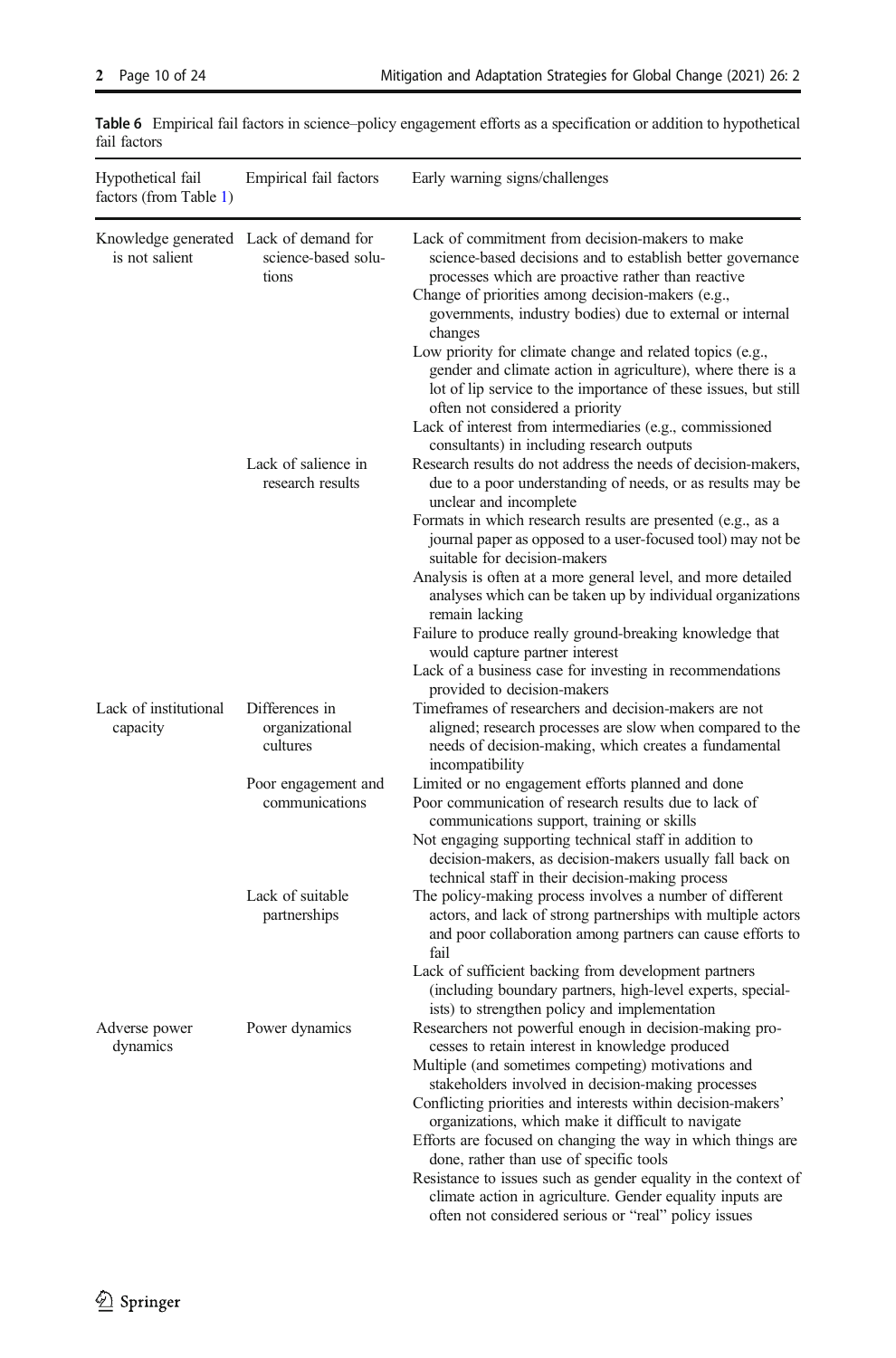Table 6 (continued)

| $i$ and $\sigma$ (community                 |                                           |                                                                                                      |  |  |
|---------------------------------------------|-------------------------------------------|------------------------------------------------------------------------------------------------------|--|--|
| Hypothetical fail<br>factors (from Table 1) | Empirical fail factors                    | Early warning signs/challenges                                                                       |  |  |
|                                             | Competition from other<br>research groups | Alternative options and competing efforts from other research<br>groups                              |  |  |
|                                             | Funding uncertainties                     | Uncertain and variable funding which affects research and<br>engagement efforts                      |  |  |
|                                             |                                           | Lack of/limited financing from national or international<br>funding agencies for scaling out efforts |  |  |
|                                             |                                           | Trends in donor-driven initiatives and funding, which influ-<br>ence the behavior of key partners    |  |  |

also how lessons can be generated systematically and how management can adapt to emerging failures in science–policy engagement efforts. In this section, we discuss the implications of the results for research and practice of science–policy engagement efforts.

#### 5.1 Credibility, salience, and legitimacy

The three principles of enhancing credibility, salience, and legitimacy (Cash et al. [2003\)](#page-20-0) have formed the basis of efforts to improve efficacy of science–policy engagement efforts. We hypothesized that the absence of these principles could lead efforts to fail. The results show that lack of credibility was not an important fail factor for respondents. While this is an important finding, science–policy engagement is context specific, and the specific contexts within which respondents operate could have influenced this. In a previous study on success factors of CCAFS science–policy engagement efforts (Dinesh et al. [2018\)](#page-20-0), it was found that the credibility of the CGIAR and its researchers was a key success factor. This may point to a broader perceived credibility for the organization and explain why a lack of credibility was not faced by most respondents. From the responses of respondents who were faced with this issue, we gain lessons which can be useful to strengthen science–policy engagement efforts. This includes spending time and effort to build credibility, addressing complexity and uncertainty, and the production of case studies and quantitative data which can support engagement efforts.

Lack of salience on the other hand was found to be a key fail factor. However, this fail factor not only arises when efforts on the part of researchers and research managers to make outputs salient prove insufficient but also when there is a lack of demand for salient knowledge. CCAFS has an emphasis on generating evidence salient to the needs of decision-makers (Dinesh et al. [2018](#page-20-0); Zougmoré et al. [2019\)](#page-23-0), and this emphasis has enabled the program to deliver successes which have been recorded in the literature (Westermann et al. [2018](#page-23-0)), but there are areas where this can be further strengthened, for example, by improving dialogue on problem definitions/problem structuring to make results more relevant (Funtowicz and Ravetz [1997](#page-21-0); van der Hel [2016](#page-22-0)), aligning the timelines of research and decision-making, accommodating for changes in decision-makers, and communicating and engaging better. Development of salient knowledge needs to start from true interaction with next users (i.e., the immediate next users of research rather than ultimate beneficiaries), as opposed to an approach of retrofitting existing knowledge and tools to needs, as this creates path dependence (Interview-C [2019\)](#page-21-0). In engaging next users, care must be taken to address criticisms of such engagement approaches, including the costs versus benefits and adverse power dynamics (Oliver et al. [2019](#page-22-0); Turnhout et al. [2020](#page-22-0); Wyborn et al. [2019\)](#page-23-0).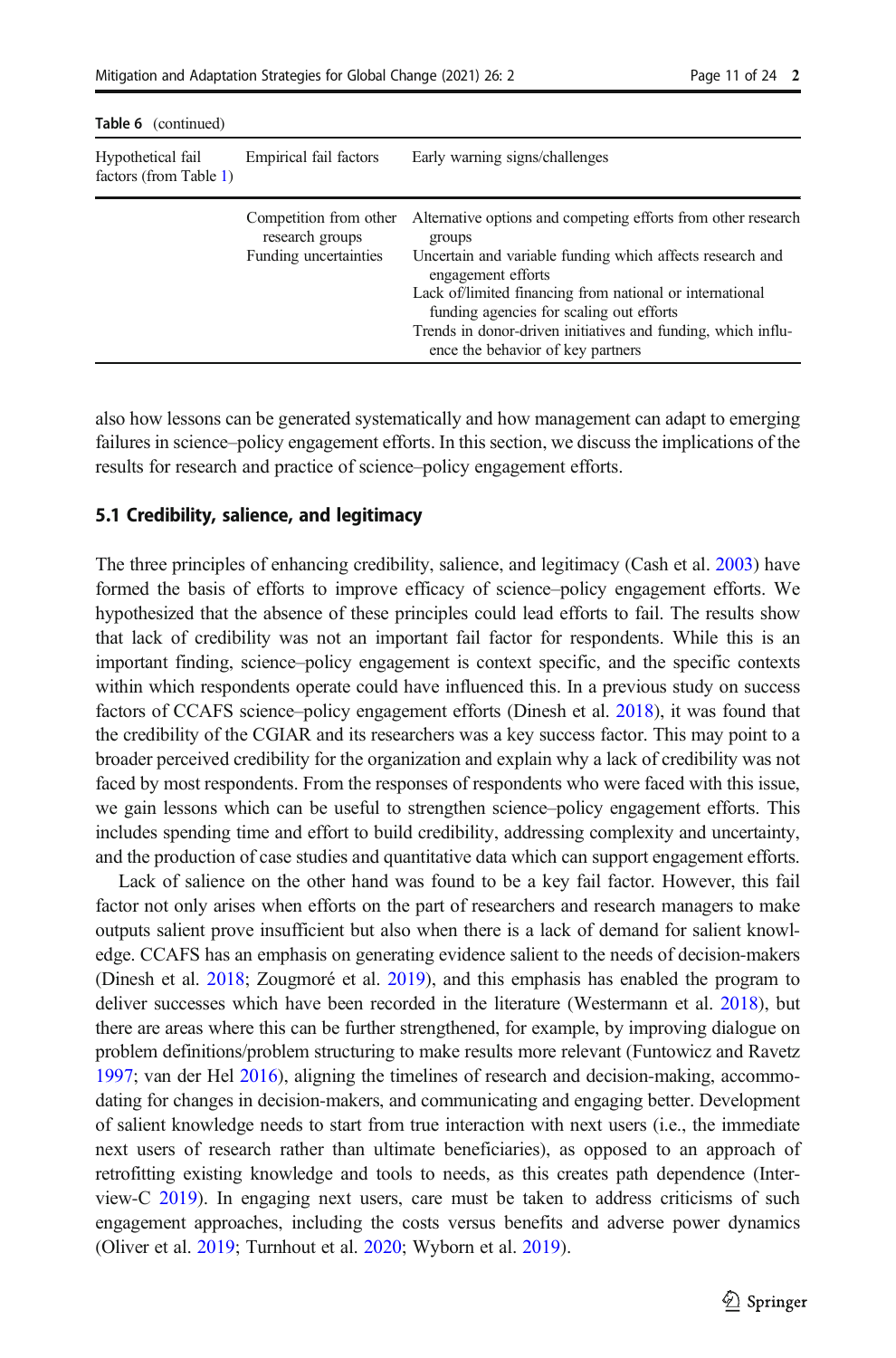<span id="page-11-0"></span>Table 7 Examples of failed science–policy engagement efforts identified through interviews with CCAFS management

| Description                                                                                                                                                                                                                                                                                                                                                                                          | Fail factor(s)                                                             |
|------------------------------------------------------------------------------------------------------------------------------------------------------------------------------------------------------------------------------------------------------------------------------------------------------------------------------------------------------------------------------------------------------|----------------------------------------------------------------------------|
| Nigeria: CCAFS engaged with the government to develop a roadmap for expanding Adverse power dynamics<br>insurance across the agricultural sector; this was envisaged to benefit millions of<br>Nigerian farmers. However, with a change in government, and the leadership<br>within the Federal Ministry of Agriculture and Rural Development, efforts failed<br>to realize the expected outcome     |                                                                            |
| India: In the state of Maharashtra, CCAFS worked with the state government and the Adverse power dynamics<br>Agricultural Insurance Corporation, to design index-based insurance products<br>which would protect over 1 million farmers. These products were provided to<br>farmers in two seasons; however, a subsequent change in policy led to the<br>products being unviable                     |                                                                            |
| Honduras: CCAFS worked to scale index-based insurance products informed<br>through participatory inputs from multiple stakeholders. While feedback from<br>stakeholders including the Ministry of Agriculture was positive, efforts failed to<br>scale due to regulatory issues faced                                                                                                                | Lack of institutional<br>capacity                                          |
| Brazil: CCAFS initiated a project for sustainable beef cattle production and<br>improved landscape management through improved technical options, territorial<br>monitoring systems and public-private partnerships. However, this project was<br>cancelled due to funding cuts and insufficient progress towards expected<br>outcomes, which in turn related to the approach adopted by the project | Funding uncertainties<br>Adverse power dynamics                            |
| Mali: CCAFS initiated a project one of whose aims was to build capacity and to<br>mainstream climate change into national agricultural and food security policy<br>plans. However, while the project did deliver research outputs, it was<br>insufficiently linked to national policy-making processes, so failed to realize the<br>expected outcomes in terms of policy change in the country       | Lack of institutional<br>capacity<br>Knowledge generated is<br>not salient |
| Global: CCAFS engaged in UNFCCC negotiations on agriculture, with the goal of Adverse power dynamics<br>informing a decision on agriculture at the 18th Conference of Partiers in Doha in<br>2012. However, the expected decision only came in 2017                                                                                                                                                  |                                                                            |
| Global: In 2017, CCAFS endeavored to put its index-based insurance work high on<br>the global agenda including with key impact partners and in the UNFCCC.<br>However, efforts failed as CCAFS was unable to position itself as a major player<br>in this space                                                                                                                                      | Lack of institutional<br>capacity                                          |
| Global: CCAFS engaged with USAID to inform their strategies and investments<br>around climate-smart agriculture (CSA). However, following changes in<br>Government, the priorities of USAID shifted from CSA                                                                                                                                                                                         | Adverse power dynamics                                                     |
| Kenya: CCAFS worked on developing a Nationally Appropriate Mitigation Action Adverse power dynamics<br>proposal for the dairy sector, but the submission of this proposal took longer than<br>anticipated due to challenges in securing a lead applicant                                                                                                                                             |                                                                            |
| Asia-Pacific: CCAFS engaged with the Asia-Pacific Economic Cooperation (APEC) Adverse power dynamics<br>to inform a new APEC initiative on agriculture and climate change involving 15<br>countries. However, while a declaration was made, the initiative did not<br>materialize                                                                                                                    |                                                                            |
| South East Asia: efforts to scale up insights from climate-smart villages into<br>large-scale development programs across the region did not achieve the expected<br>scale                                                                                                                                                                                                                           | Lack of institutional<br>capacity                                          |

Lack of legitimacy was also not validated as a fail factor by respondents of our survey, and this may also be a context-specific feature of CCAFS, where good practices around ensuring legitimacy have been noted in the literature (Vervoort et al. [2013;](#page-22-0) Zougmoré et al. [2019\)](#page-23-0). We also considered issues around communicating uncertainty in relation to legitimacy, and found that a number of actions were taken to communicate uncertainty in a fair and balanced banner. However, as noted by Sarkki et al., management of uncertainty is considered important in relation to all three principles (Sarkki et al. [2015](#page-22-0)), and responses in relation to credibility also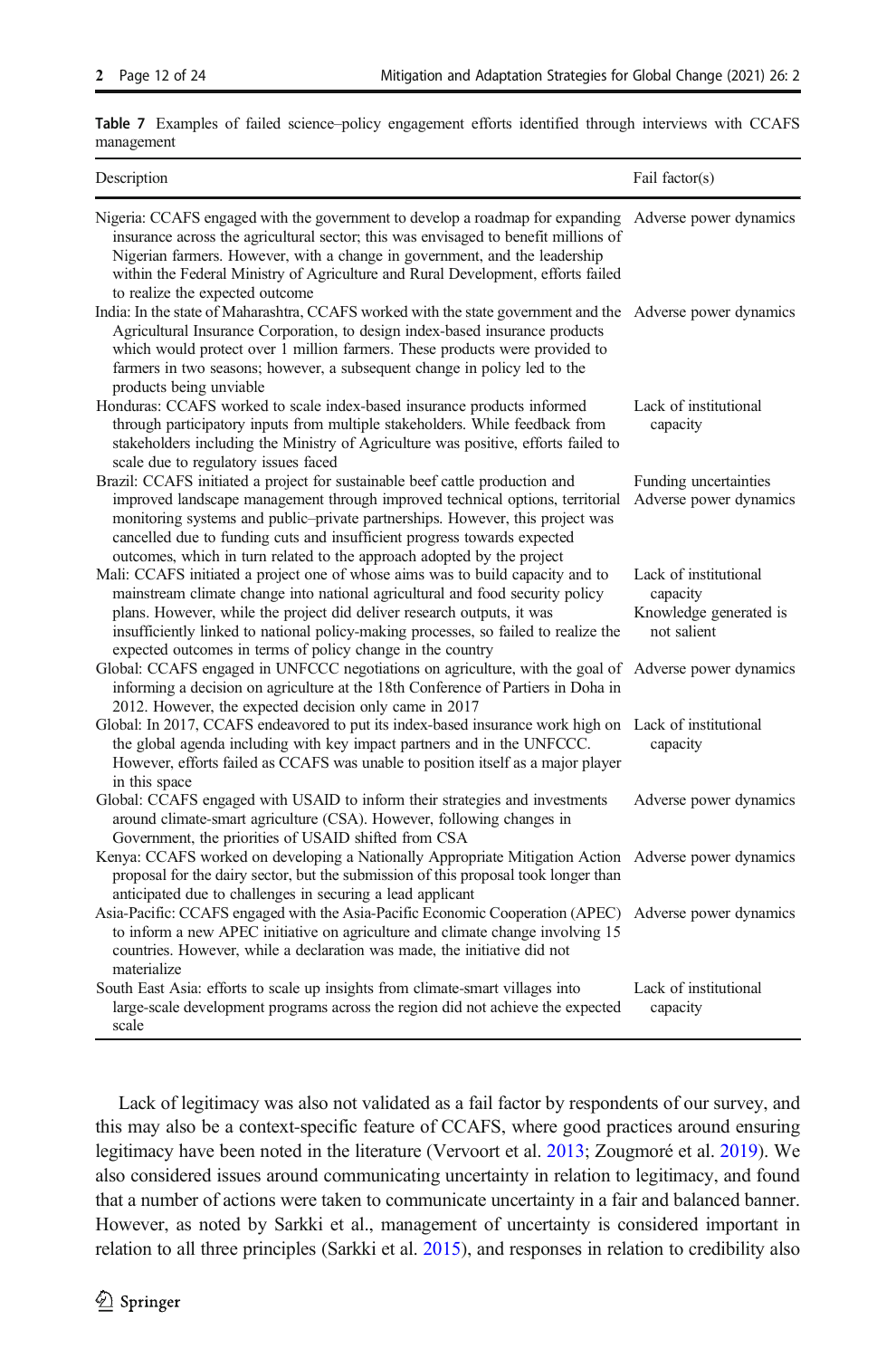show the relationship between communicating uncertainty and the credibility of research outputs and institutions. The relationship between communicating uncertainty and salience has been studied by others (Bromley-Trujillo and Karch [2019](#page-20-0)), and therefore communicating uncertainty is relevant in relation to all three principles.

#### 5.2 Institutional arrangements and capacity

Appropriate institutional arrangements and capacity are key to ensure that knowledge leads to changes on the ground (Múnera and van Kerkhoff [2019\)](#page-22-0). In this context, lack of institutional capacity among partner organizations was identified as a fail factor (Table [1](#page-3-0)). The results show that it is not only absorptive capacity that needs to be enhanced but also the capacity of researchers to do outcome-oriented research and engagement activities. For example, the role of partnerships is quite central to delivering outcomes, and this includes partnerships with boundary organizations, development agencies, government agencies, farmer organizations etc., and lack of suitable partnerships or non-performance of partnerships have caused efforts to fail. For example, in the Honduras example, developing different and more in-country partnerships could have been effective (Interview-B [2019](#page-21-0)). This stems from a lack of capacity to develop and manage suitable partnerships. Although CCAFS has an emphasis on partnerships at the programmatic level, failure arises from the lack of the right partnerships in specific contexts. While this is difficult to pre-empt, as performance of partners may change over time, adaptive management, which enables revisiting partnerships in response to needs, could be an effective strategy. Skills to develop partnerships also need to be fostered, as these tend to be different from research skills. As noted in the Mali case, skills to develop partnerships may have been absent resulting in efforts not succeeding (Interview-C [2019\)](#page-21-0). Models of partnerships which have been tested in other contexts can also offer inspiration for CCAFS partnership building efforts (Dentoni et al. [2018](#page-20-0)).

While CCAFS has been successful in leveraging on the potential of science–policy engagement to achieve development outcomes (Dinesh et al. [2018;](#page-20-0) Thornton et al. [2017;](#page-22-0) Westermann et al. [2018\)](#page-23-0), the degree to which the principles adopted at a programmatic level are operationalized varies; while there are projects which have taken this on board to deliver outcomes, there also remain projects/efforts which do not have effective science–policy engagement and communications strategies in place. CCAFS as a program advocates dedicating a third of research efforts for engagement and communications (Dinesh et al. [2018\)](#page-20-0); however, a key reason for failure was that researchers did not have sufficient time to dedicate to engagement and communications activities, for example, in the cases from Mali and South East Asia. Effective implementation of programmatic priorities, including through resource allocation and capacity building, can help overcome this to a certain extent.

Limited institutional capacity on the part of decision-makers has been identified as a fail factor. CCAFS does make efforts to build capacity, including emphasis on institutional strengthening (CCAFS [2017\)](#page-20-0); however, capacity gaps still exist among decision-makers. Strengthening efforts to build capacity is needed, but capacity is to some extent the result of the political and knowledge system, and a concerted effort is needed beyond a single program or institution, to build capacity of decision-makers to respond to challenges of climate change. Research and decision-making are two entirely different cultures, and while science–policy engagement offers a way for addressing these differences, deep cultural differences can cause efforts to fail. For example, the timeframes that both communities operate to are entirely different (Sarkki et al. [2014\)](#page-22-0) and often impossible to reconcile. The role of knowledge brokers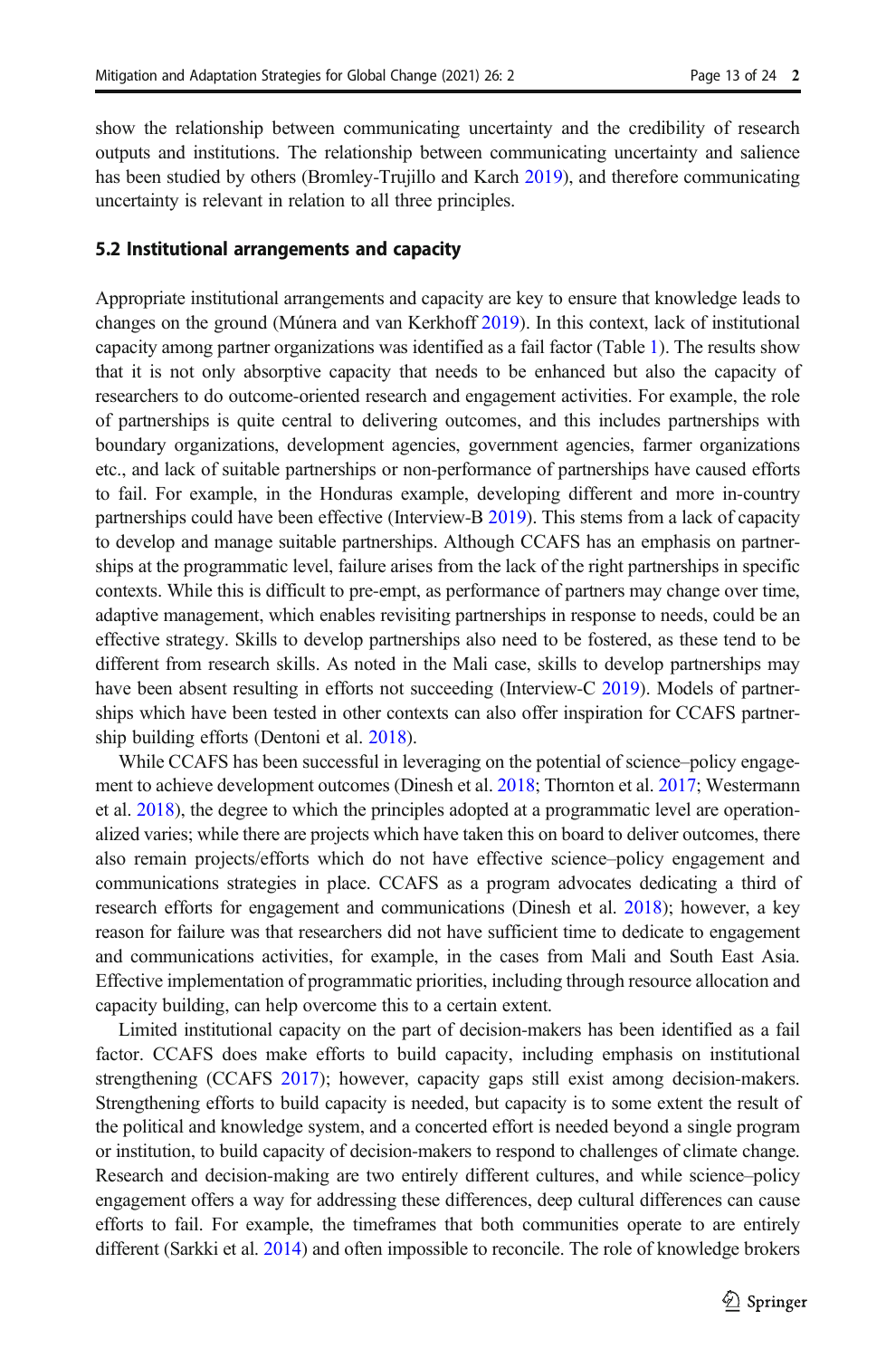and translators can help bridge these differences, but a fundamental revisiting of organizational cultures is needed if both communities are seamlessly integrated in an ongoing science–policy engagement effort. In examples from Kenya and the UNFCCC, although efforts failed to achieve the expected outcomes in the expected timeframe, these outcomes were realized in later years because of political and institutional factors involved.

Much emphasis has been put on co-production of knowledge and social learning to engage decision-makers; however, in the contexts which CCAFS works in, high turnover of decisionmakers was observed as a key challenge and a cause of failure. This points toward the need for engagement processes to go beyond individuals and to be institutionalized to ensure longevity. However, weak institutional structures may deter implementation of such efforts in some contexts. Moreover, recent work by Turnhout et al. shows that in order for co-production to be transformative, it needs to address unequal power relations (Turnhout et al. [2020\)](#page-22-0).

#### 5.3 Navigating power dynamics

Power dynamics play an important role in linking knowledge to action (Clark et al. [2016b](#page-20-0); Turnhout et al. [2020](#page-22-0); van Kerkhoff and Lebel [2006](#page-22-0)). In science–policy engagement efforts, researchers move outside the knowledge production process to enter the political realm, where power dynamics are crucial and navigation of these power dynamics may lead to success or failure in terms of achieving the expected outcome. Different approaches to engagement may be pursued, with varying implications to the empowerment of different stakeholders involved (van Kerkhoff and Lebel [2006\)](#page-22-0). From the perspective of researchers engaging in decisionmaking processes, their power varies, for example, for researchers participating in a process set by authorities, their power may not go beyond defining problems, whereas when there is formal organization-level engagement, researchers are more powerful, although not in a position to challenge the power of decision-makers (van Kerkhoff and Lebel [2006\)](#page-22-0). This relative power that researchers hold in the engagement process can cause efforts to succeed or fail, for example, while working with APEC, an integration approach (van Kerkhoff and Lebel [2006](#page-22-0)) was adopted to set a shared agenda; however, due to political priorities at play and researchers not being a powerful enough player, these efforts failed to realize expected outcomes. This was also true in the cases of informing decisions of the Nigerian Government and that of USAID, where changes in Governments and subsequent leadership played a key role in defining priorities, and researchers were not powerful enough to challenge this power. These power relations could be reversed in the case of co-production processes established by researchers themselves, wherein researchers tend to hold more power, and there is a need to ensure that other stakeholders are empowered (Turnhout et al. [2020;](#page-22-0) Wyborn et al. [2019\)](#page-23-0).

In addition to the power play between researchers and decision-makers, an additional perspective observed was the role of other competing researchers/research groups. There is often competition among research groups for "their results" to inform decisions and to have the ear of the decision-makers. Such competition can be an external factor which affects the success or failure of engagement efforts. In the CCAFS context, such competition was not only observed from other research institutions but also within the same organization (Interview-B [2019\)](#page-21-0).

#### 5.4 Funding uncertainties

The role of funding organizations and funding commitments in determining the priority accorded to science–policy engagement has been noted (Arnott et al. [2020](#page-20-0); Sarkki et al.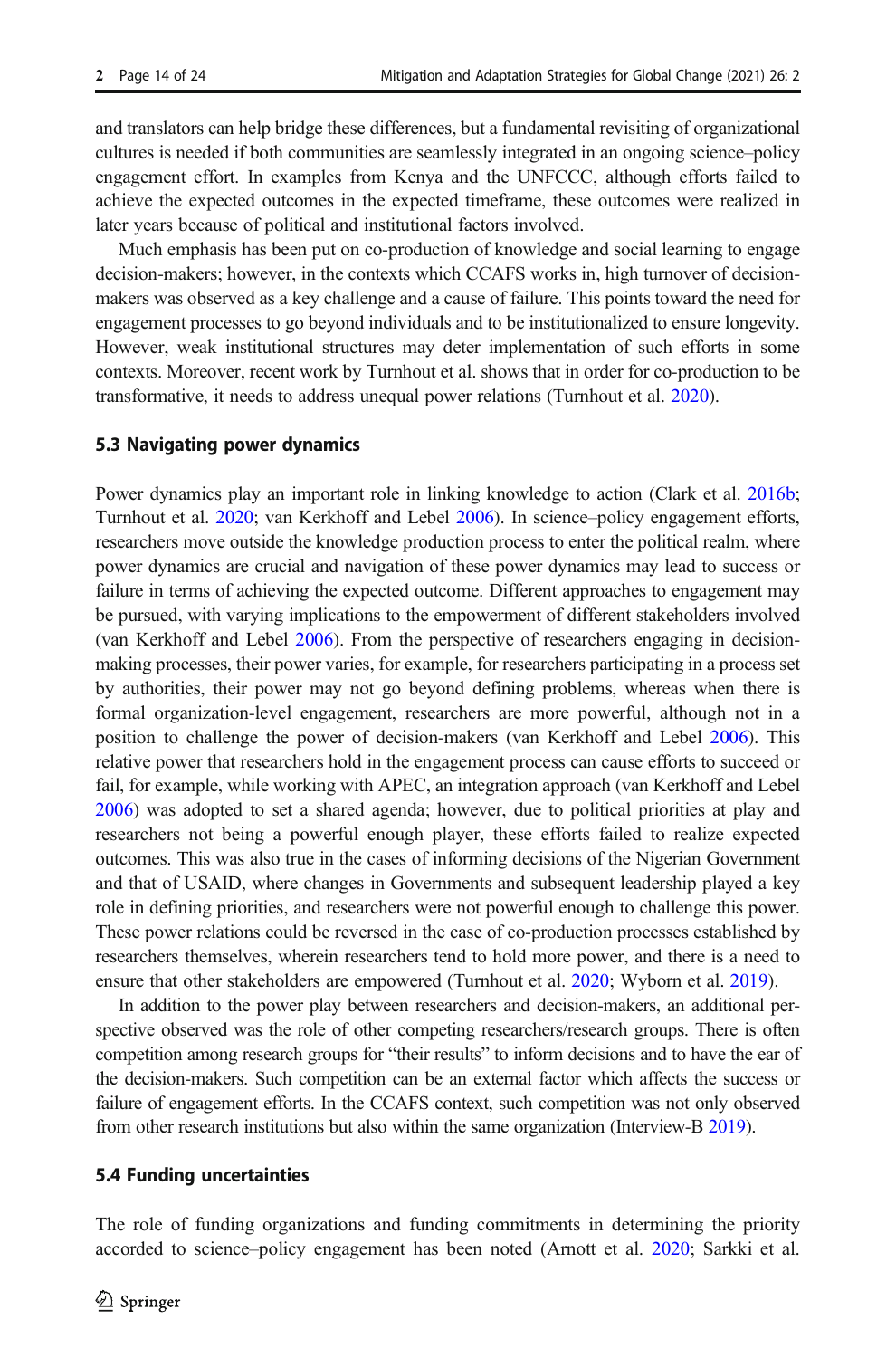[2019](#page-22-0)). This crucial role of funding organizations and commitments also emerged during our study, and specifically, we found that changes to funding on an annual basis make it difficult for researchers to plan and execute multi-year engagement strategies, and has been an important fail factor. While adaptive planning on the part of researchers can help mitigate this to some extent, large-scale changes to funding beyond the control of researchers can be detrimental. This can only be addressed through multi-year commitments and certainty from donors, which maximize the potential to address challenges. Funding uncertainties also extend beyond funding for engagement, to also include funding for implementing science-based decisions. Uncertain funding to implement and scale science-based solutions has also been identified as a cause of failure. However, while funding uncertainties have been a fail factor, it is also important to be cognizant of the fact that funding uncertainties should not be used as an excuse for other fundamental problems around project design and implementation (Interview-F [2019\)](#page-21-0). Examples are emerging of researchers grouping to address challenges of scarce resources (Sarkki et al. [2019\)](#page-22-0), and similar models may also benefit CCAFS and other organizations.

## 6 Failing intelligently at the interface between science and policy

While we have identified the key causes of failure of science–policy engagement efforts in the context of climate action in agriculture, failing is inevitable as studies in other sectors have shown. Therefore, rather than endeavoring to entirely avoid failures, a conscious effort to fail intelligently is more desirable. Such an approach will enable researchers to improve the efficacy of their science–policy engagement efforts. Intelligent failure arises from thoughtfully planned actions, which are executed effectively, at a scale which is modest, in areas where lessons can be generated from such failures (Sitkin [1992\)](#page-22-0). This involves taking cognizance of failures, learning from failure, and developing a culture around failing intelligently to improve and innovate (Cannon and Edmondson [2005\)](#page-20-0). In relation to science–policy engagement efforts in the context of climate action in agriculture, we propose the following steps to fail intelligently (Fig. [1\)](#page-15-0). These steps are inspired by Cannon and Edmondson ([2005](#page-20-0)), and aim to apply the generic set of principles to science–policy engagement efforts:

- 1. Plan for failures: At the design stage, take cognizance of failures which may be experienced in the science–policy engagement process and develop strategies to overcome these. The fail factors identified in the present paper offers researchers insights into potential challenges which may be faced and can enable the development of appropriate mitigation plans.
- 2. *Minimize risks*: Where there is a possibility of failure, ensure that risks are minimal in terms of resources expended and time spent in science–policy engagement efforts.
- 3. Design efforts intelligently for generating lessons, in success or failure: Design science– policy engagement strategies intelligently, so that in the event that these strategies fail, they generate lessons which can enable researchers to navigate similar challenges in the future, for example, in identifying early warning signs of failure (Leoncini [2017](#page-21-0)).
- 4. Make failures visible: Record failures carefully and foster a culture where failures are admitted early, and understood to be part of the culture of experimentation and innovation. This can be the most difficult step as it requires a change in organizational culture.
- 5. Learn from failures: Actively generate lessons from failures to improve the efficacy of science–policy engagement efforts.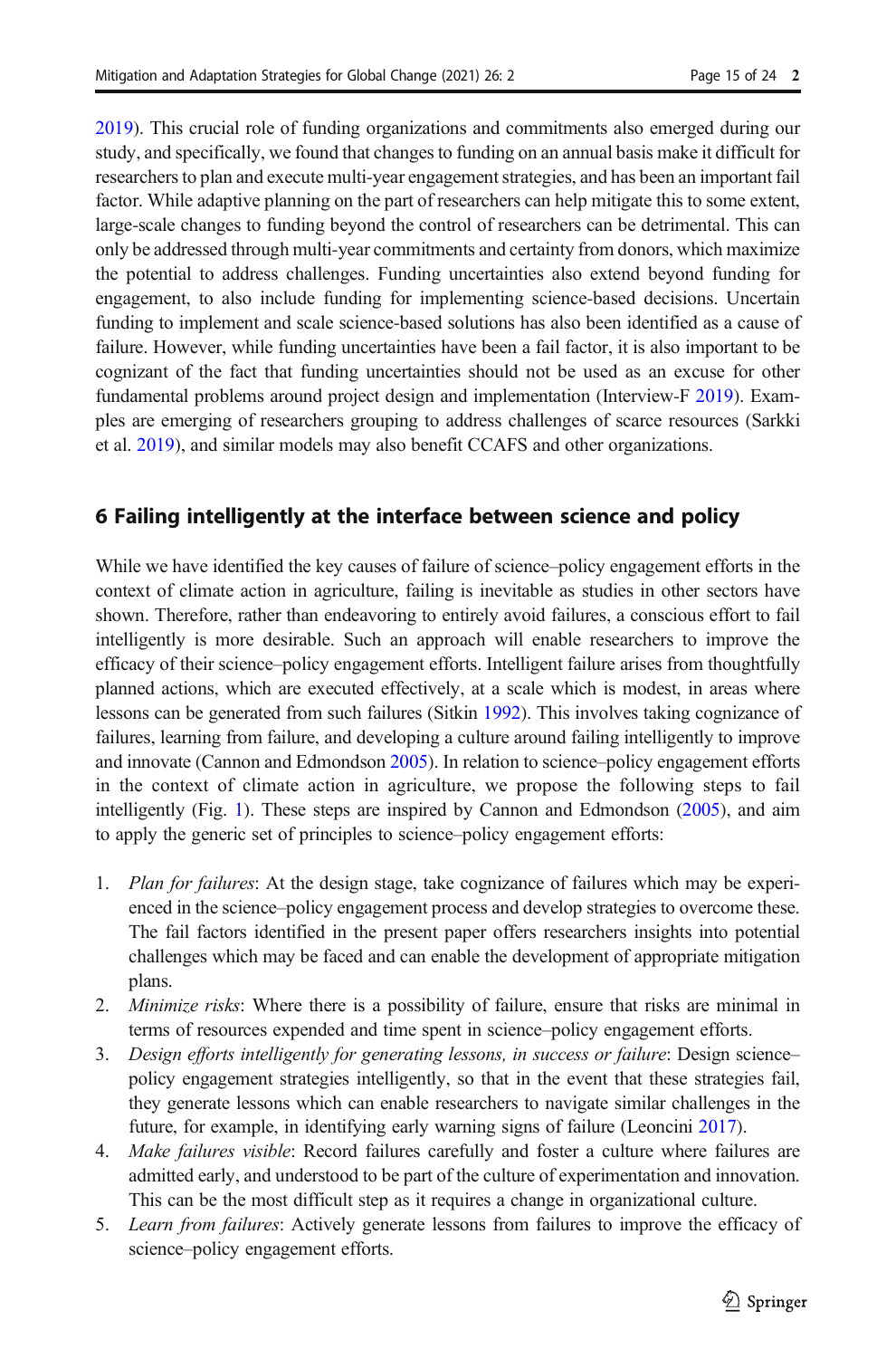<span id="page-15-0"></span>



It must be noted that the applicability of these steps is context dependent, and in a highly competitive environment, some steps may be easier to implement than others. For example, in the CCAFS case, we noted that failure is a delicate subject overall, and most program participants were not willing to share their experiences in our survey. This means that step 4 would be the most challenging to implement in such a context. However, in most contexts, the right incentives and support from management would be crucial to empower researchers to learn from their failures in science–policy engagement.

## 7 Conclusions

We provide empirical insights into the challenges and failures faced in science–policy engagement efforts for climate action in the agricultural sector. By analyzing failures rather than successes, we provide a perspective which has until now not been reflected upon in the literature on science–policy engagement. Meanwhile, for the literature on failure management, we provide insights from application of failure management concepts in the science–policy engagement context. Specifically, we have identified fail factors, which can be addressed to improve the efficacy of science–policy engagement processes. These include the lack of salience in research results, lack of institutional capacity, adverse power dynamics, and funding uncertainties. Various dimensions of these fail factors and their relationship to the literature have been discussed, enabling future research and practice. Future research can shed light on context-specific performance of the fail factors as well as identify additional fail factors. Efforts to capture user perspectives on failure of science–policy engagement efforts will also be valuable. However, research efforts should transcend disciplinary boundaries to offer fresh insights to address pressing knowledge needs.

To address fail factors identified in research management, we propose that capacitybuilding efforts are undertaken, both within the research community and among decisionmakers to build buy-in for science-based solutions. Priority should be accorded to build capacity of expert intermediaries and boundary spanners. Second, better matching of demand and supply of knowledge is needed, for example, through the production of synthesis outputs in formats which are useful for decision-makers. Platforms which facilitate matching of demand and supply can also play an important role. Third, to address the power imbalances faced by researchers, efforts need to be taken to strengthen the position of researchers, through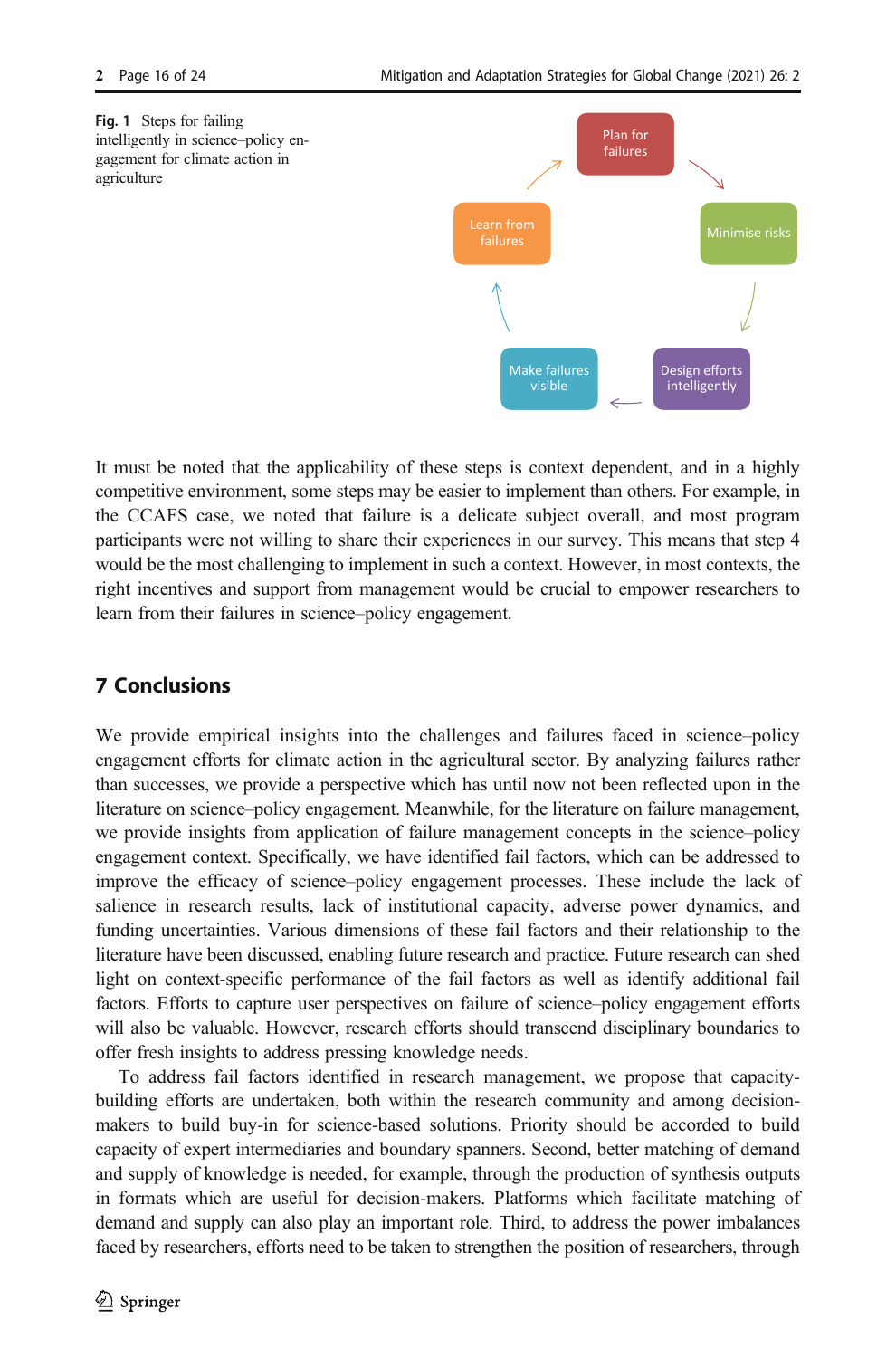their technical expertise and clear communications. However, the knowledge system operates in different scales, and it is necessary to be cognizant of the diversity (Warghade [2015](#page-23-0)). Principles of research funding, with its huge emphasis on success, need to be revisited to see failure as possible, as acceptable, and also valuable. Finally, an understanding of which factors fall beyond the sphere of influence of any given project is also valuable for those involved in that specific project. Even though external factors cannot be steered, they can still be adapted to; and moreover, individual researchers and projects can also work actively to extend their sphere of influence to bring factors that start as external within reach—something that may be especially feasible for projects that are supported over longer periods of time.

Our findings point toward redefining the role of the researcher (Turnhout et al. [2013](#page-22-0)). A researcher is no longer only a generator of knowledge, but a policy entrepreneur who identifies and accesses windows of opportunity, and as with all forms of entrepreneurships, both successes and failures can be faced in this path. However, as with entrepreneurship, intelligent failure (Edmondson [2011\)](#page-21-0) can enable researchers to learn from failures, generate lessons for the wider community, and apply adaptive management strategies to be successful. The How on integrating learning from failures is key, as failures are often unreported; therefore, a shift in our approach to research and research management, which values failures for their lesson learning function, is needed.

In order to address the challenges of adaptation, mitigation, and food security, it is essential that knowledge-sharing mechanisms are improved within the agricultural sector. This requires wider changes to the knowledge system that is conducive of science–policy interfaces (Felt et al. [2016](#page-21-0)). In the absence of such a change, improved efforts of the research community will continue to deliver suboptimal result. Learning from failures can not only help improve practice at the level of the researchers but address wider issues within the knowledge and political systems.

## Annex 1: Questionnaire

Learning from challenges and lack of success is an important aspect of scientific endeavor. This questionnaire aims to capture lessons from challenges faced within science policy engagement efforts of CCAFS projects. This is not part of formal evaluations, and the aim is to capture insights which are not captured through formal reporting, for lesson learning with a paper being written summarizing the findings.

All responses are anonymous, but we would like to have interviews with a sample of project leaders, and if you would like to be interviewed, please provide your email address at the end.

- 1. We are looking for cases where you have encountered challenges or lack of success in science–policy engagement efforts, as we want to learn from these instances. Science policy engagement efforts are interpreted broadly, to include engagement in sub-national, national, and international policy frameworks, as well as policies/strategies/investments of international institutions, private sector, and farmer organizations. In either your current or past science–policy engagement efforts, have you encountered challenges or lack of success? If you answer NO, the survey will end for you.
- Yes/No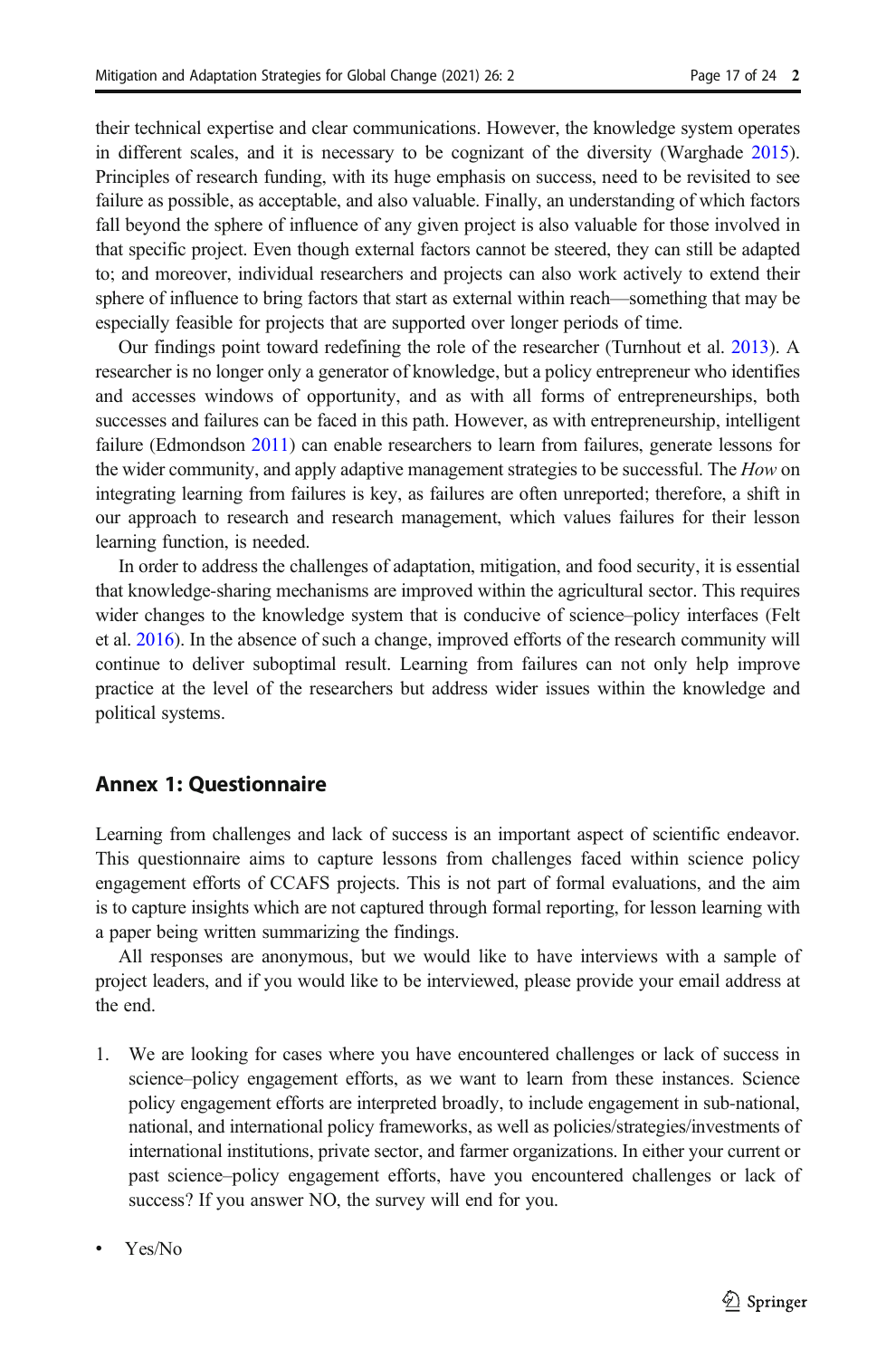If Yes, what were these challenges or lack of success? Please describe and if possible identify the reasons why there were challenges or lack of success:

.........................................................................................................................................

- 2. The perceived credibility of research outputs (i.e., that research outputs are authoritative and trusted) is considered to be a key success factor in science–policy engagement. In your experience, were the challenges due to difficulty in demonstrating credibility to partners?
- $Y_{\text{ex}}/N_0$ 
	- i. If Yes, please describe the challenges encountered in ensuring salience and efforts which you undertook to address these:

.....................................................................................

- 3. Were challenges associated with research goals, questions, and outputs not being aligned/ salient with the needs of decision-makers targeted?
- Yes/No
- If Yes, please describe the challenges encountered in ensuring salience and efforts which you undertook to address these:

................................................................................................

- 4. Were challenges encountered because decision-makers did not find the research to be fair, balanced, and representing diverse interests?
- Yes/No
- & If Yes, what issues did the decision-makers have with the research? ...........................................................................................
- 5. How did you communicate uncertainty to decision-makers?

....................................................................................................................................

- 6. Were there intermediaries (e.g., brokers or boundary organizations) involved in your engagement efforts?
- Yes/No
- If Yes, who were the intermediaries you engaged with and what role did they play? ................................................................................................
- & If No, would the presence of intermediaries have improved your ability to achieve an outcome?

...........................................................................

- 7. During your engagement process, did you encounter power dynamics at play?
- Yes/No
- If Yes, how did you navigate these?

......................................................

 $\mathcal{D}$  Springer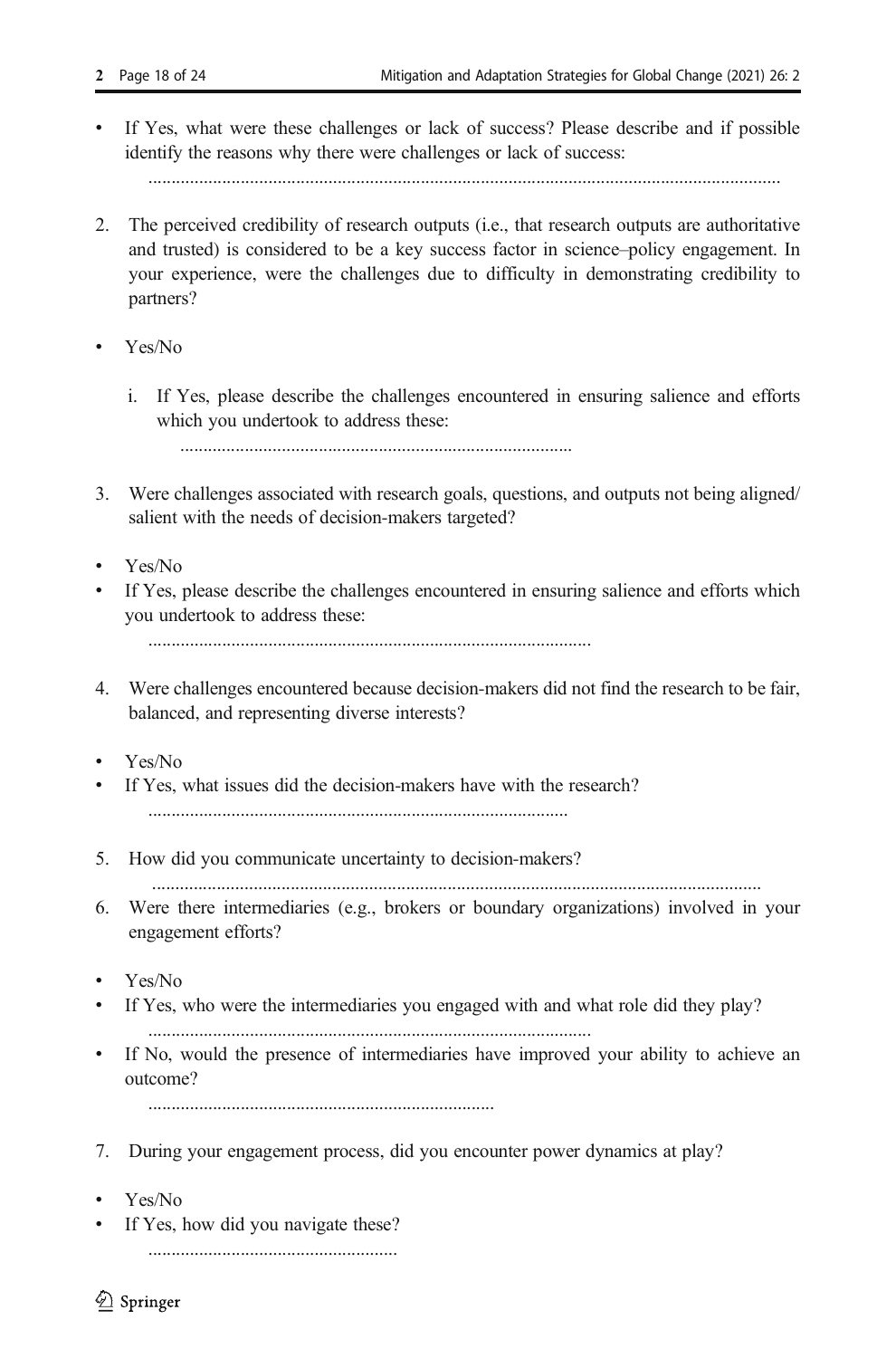- 8. Did your policy partner(s) have adequate institutional capacity to take on board research findings?
	- Yes/No
	- If No, what capacity gaps existed? Please describe:

..................................

- 9. If your engagement efforts failed to realize the expected outcome, what were the three top reasons for this?
	-
	- & ....................................................
	- & ....................................................
- 10. Is there anything else you would like to share regarding these topics?
- 11. Would you be willing to be part of a longer (30 min) interview to discuss these topics further?
- Yes/No
- If Yes, please enter your email and we will contact you.

## Annex 2: Interview questions—lessons from challenges and failures at the interface of science and policy for climate action in agriculture

Each interview topic was introduced with an open-ended question. Text between brackets was used to explain the question if necessary. Text in bulleted lists was used to ask follow-up questions, but only if needed.

- 1. How do you understand failure in science–policy engagement efforts? (Based on a review of literature and a survey of CCAFS projects, we understand failures in science–policy engagement efforts as instances where expected outcomes are not realized)
	- & How do you understand the relationship between challenges and failures? (We understand challenges and failures to be closely related to each other, with challenges being early warning signs of potential failure of science–policy engagement efforts. In some cases, these challenges or early warning signs can be navigated through adaptive management, but in other cases, these become fail factors, leadings to efforts failing)
- 2. As part of your role in the design of the CCAFS portfolio and ensuring delivery of outcomes:
	- How do you address challenges in science–policy engagement, both at the level of projects and at the program level?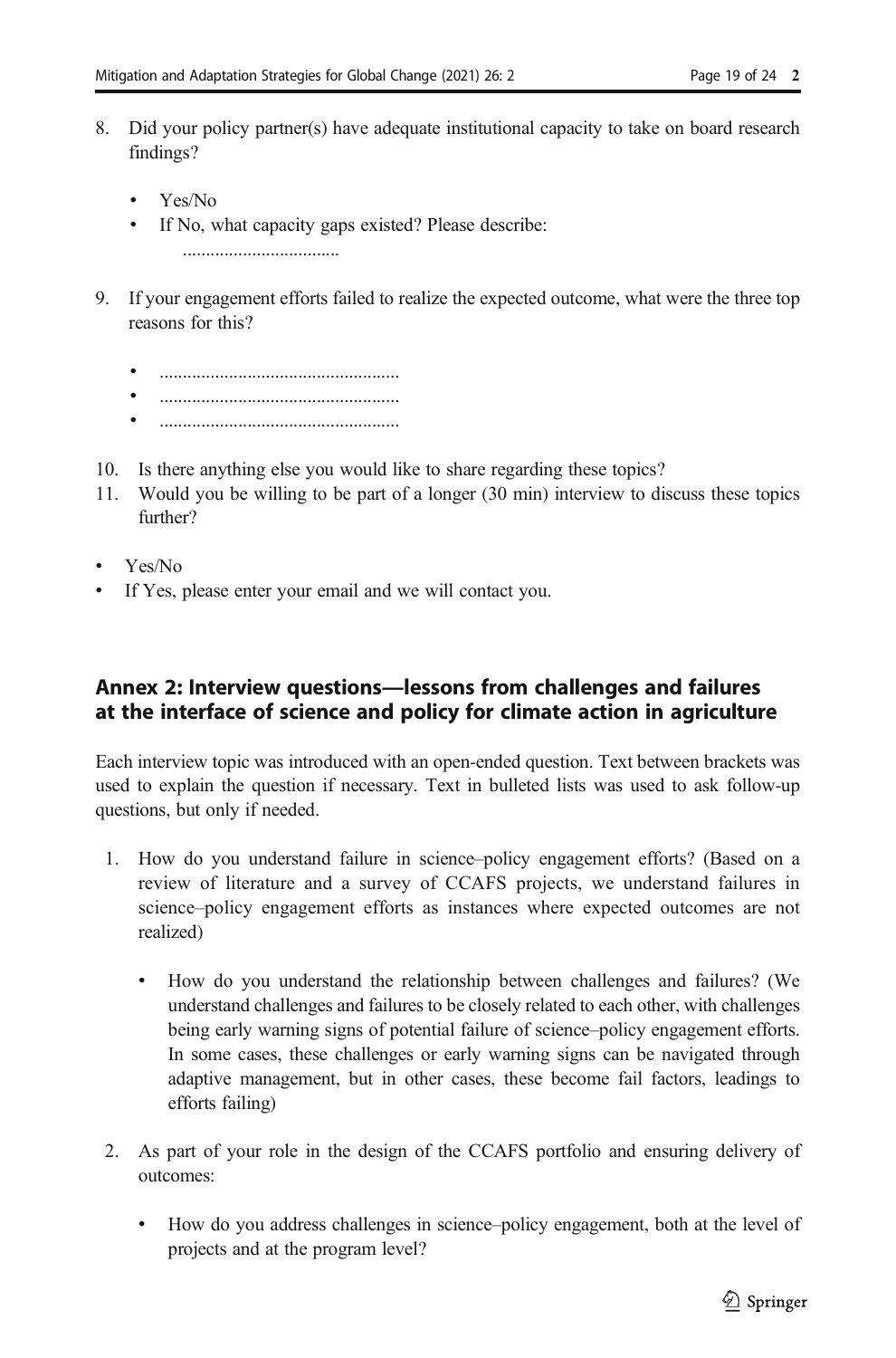- & How do you address failures in science–policy engagement, both at the level of projects and at the program level?
- Can you provide specific examples?
- 3. What efforts do you take at the flagship/program level to ensure that knowledge generated is salient toward the needs of decision-makers? Can you provide specific examples?
- 4. What can be done to further strengthen efforts to enhance salience, for example, through capacity building of researchers? Please provide examples where possible.
- 5. Lack of the right partnerships in specific contexts has been a cause of failure. What efforts do you take to ensure skills in developing and maintaining partnerships? Please provide examples where possible.
- 6. How do you approach projects with poor engagement and communications efforts? Please provide examples where possible.
- 7. How do you ensure that funding uncertainties do not disrupt science–policy engagement activities and efforts to realize outcomes? Please provide examples where possible.
- 8. How does CCAFS (program, flagships, projects) approach partners with limited capacity to absorb and implement findings?
- 9. How does CCAFS navigate power dynamics in science–policy engagement efforts including rapid turnover among decision-makers?
- 10. To improve science–policy engagement efforts in the context of climate action in agriculture, we propose a five-step process to fail intelligently (1. Plan for failures, 2. Minimize risks, 3. Design efforts intelligently, 4. Make failures visible, 5. Learn from failures). To what extent can these steps be implemented in a competitive environment such as that CCAFS operates in? How do the steps differ in terms of their complexity to implement? Are there examples of successful execution of each step?
- 11. Is there anything else that you would like to share?

Authors' contributions All authors contributed to the study conception and design. Material preparation, data collection, and analysis were performed by D.D. The first draft of the manuscript was written by D.D. and all authors commented on previous versions of the manuscript. All authors read and approved the final manuscript.

Funding This work was implemented as part of the CGIAR Research Program on Climate Change, Agriculture and Food Security (CCAFS), which is carried out with support from CGIAR Fund Donors and through bilateral funding agreements. For details, please visit [https://ccafs.cgiar.org/donors.](https://ccafs.cgiar.org/donors) The views expressed in this document cannot be taken to reflect the official opinions of these organizations.

Data availability Data used for analysis include survey results and interview transcripts, but these are not made public to protect the identity of respondents. The questionnaire used for the survey and questions used for semistructured interviews are included in the annexures.

### **Declarations**

Competing interests D.D. and B.M.C. are employed by the CCAFS program; however, they are researchers and have contributed to this paper for lesson generation from the program. Other authors have no interests to declare.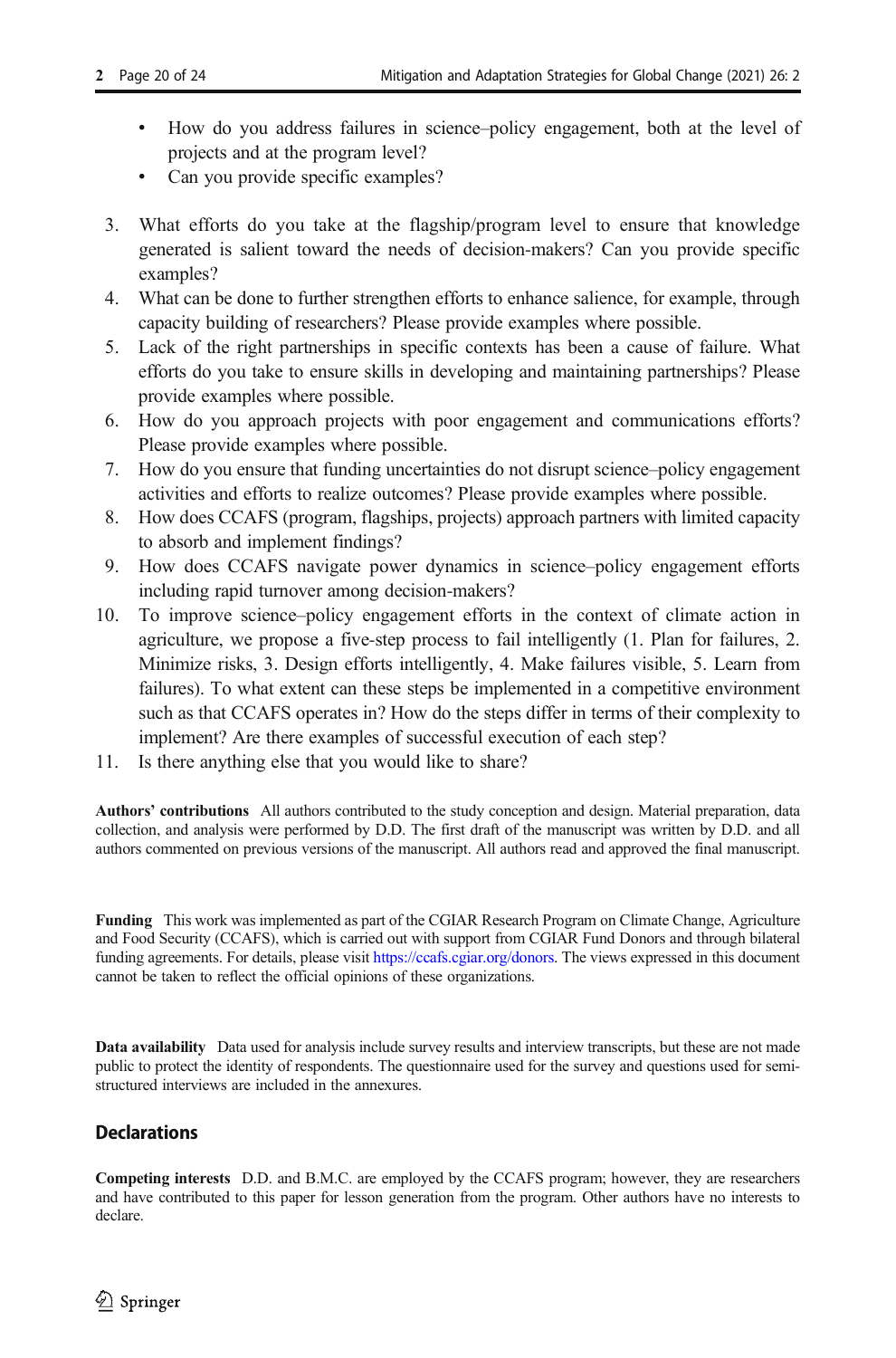<span id="page-20-0"></span>Open Access This article is licensed under a Creative Commons Attribution 4.0 International License, which permits use, sharing, adaptation, distribution and reproduction in any medium or format, as long as you give appropriate credit to the original author(s) and the source, provide a link to the Creative Commons licence, and indicate if changes were made. The images or other third party material in this article are included in the article's Creative Commons licence, unless indicated otherwise in a credit line to the material. If material is not included in the article's Creative Commons licence and your intended use is not permitted by statutory regulation or exceeds the permitted use, you will need to obtain permission directly from the copyright holder. To view a copy of this licence, visit [http://creativecommons.org/licenses/by/4.0/.](https://doi.org/)

### References

- Armitage D et al (2015) Science–policy processes for transboundary water governance. Ambio 44:353–366. <https://doi.org/10.1007/s13280-015-0644-x>
- Arnott JC, Neuenfeldt RJ, Lemos MC (2020) Co-producing science for sustainability: can funding change knowledge use? Glob Environ Chang 60:101979. <https://doi.org/10.1016/j.gloenvcha.2019.101979>
- Baruch Y, Holtom BC (2008) Survey response rate levels and trends in organizational research. Hum Relat 61: 1139–1160. <https://doi.org/10.1177/0018726708094863>
- Baumard P, Starbuck WH (2005) Learning from failures: why it may not happen. Long Range Plann 38:281– 298. <https://doi.org/10.1016/j.lrp.2005.03.004>
- Bromley-Trujillo R, Karch A (2019) Salience, scientific uncertainty, and the agenda-setting power of science. Policy Studies Journal n/a. <https://doi.org/10.1111/psj.12373>
- Cáceres DM, Silvetti F, Díaz S (2016) The rocky path from policy-relevant science to policy implementation—a case study from the South American Chaco. Curr Opin Environ Sustain 19:57–66. [https://doi.org/10.1016/j.](https://doi.org/10.1016/j.cosust.2015.12.003) [cosust.2015.12.003](https://doi.org/10.1016/j.cosust.2015.12.003)
- Cannon MD, Edmondson AC (2001) Confronting failure: antecedents and consequences of shared beliefs about failure in organizational work groups. J Organ Behav 22:161–177. <https://doi.org/10.1002/job.85>
- Cannon MD, Edmondson AC (2005) Failing to learn and learning to fail (intelligently): how great organizations put failure to work to innovate and improve. Long Range Plann 38:299–319. [https://doi.org/10.1016/j.lrp.](https://doi.org/10.1016/j.lrp.2005.04.005) [2005.04.005](https://doi.org/10.1016/j.lrp.2005.04.005)
- Carlsson B, Jacobsson S (1997) In search of useful public policies key lessons and issues for policy makers. In: Carlsson B (ed) Technological systems and industrial dynamics. Springer US, Boston, pp 299–315. [https://doi.org/10.1007/978-1-4615-6133-0\\_11](https://doi.org/10.1007/978-1-4615-6133-0_11)
- Cash DW et al (2003) Knowledge systems for sustainable development. Proc Natl Acad Sci 100:8086–8091. <https://doi.org/10.1073/pnas.1231332100>
- CCAFS (2017) CCAFS phase II capacity development strategy. CGIAR research program on climate change. Agriculture and Food Security, Wageningen
- Clark WC, Tomich TP, van Noordwijk M, Guston D, Catacutan D, Dickson NM, McNie E (2016a) Boundary work for sustainable development: natural resource management at the Consultative Group on International Agricultural Research (CGIAR). Proc Natl Acad Sci 113:4615–4622. [https://doi.org/10.1073/pnas.](https://doi.org/10.1073/pnas.0900231108) [0900231108](https://doi.org/10.1073/pnas.0900231108)
- Clark WC, van Kerkhoff L, Lebel L, Gallopin GC (2016b) Crafting usable knowledge for sustainable development. Proc Natl Acad Sci 113:4570–4578. <https://doi.org/10.1073/pnas.1601266113>
- Cramer L et al (2018) Lessons on bridging the science–policy divide for climate change action in developing countries. CGIAR Research Program on Climate Change, Agriculture and Food Security, Wageningen
- Danner J, Coopersmith M (2015) The other "F" word: how smart leaders, teams, and entrepreneurs put failure to work. John Wiley & Sons
- Dentoni D, Bitzer V, Schouten G (2018) Harnessing wicked problems in multi-stakeholder partnerships. Journal of Business Ethics 150:333–356. <https://doi.org/10.1007/s10551-018-3858-6>
- Dilling L, Lemos MC (2011) Creating usable science: opportunities and constraints for climate knowledge use and their implications for science policy. Glob Environ Chang 21:680–689. [https://doi.org/10.1016/j.](https://doi.org/10.1016/j.gloenvcha.2010.11.006) [gloenvcha.2010.11.006](https://doi.org/10.1016/j.gloenvcha.2010.11.006)
- Dinesh D et al (2018) Facilitating change for climate-smart agriculture through science–policy engagement. Sustainability 10:2616
- Dunlop CA (2017) Policy learning and policy failure: definitions, dimensions and intersections. Policy Polit 45: 3–18. <https://doi.org/10.1332/030557316X14824871742750>
- Dunn G, Laing M (2017) Policy-makers perspectives on credibility, relevance and legitimacy (CRELE). Environ Sci Policy 76:146–152. <https://doi.org/10.1016/j.envsci.2017.07.005>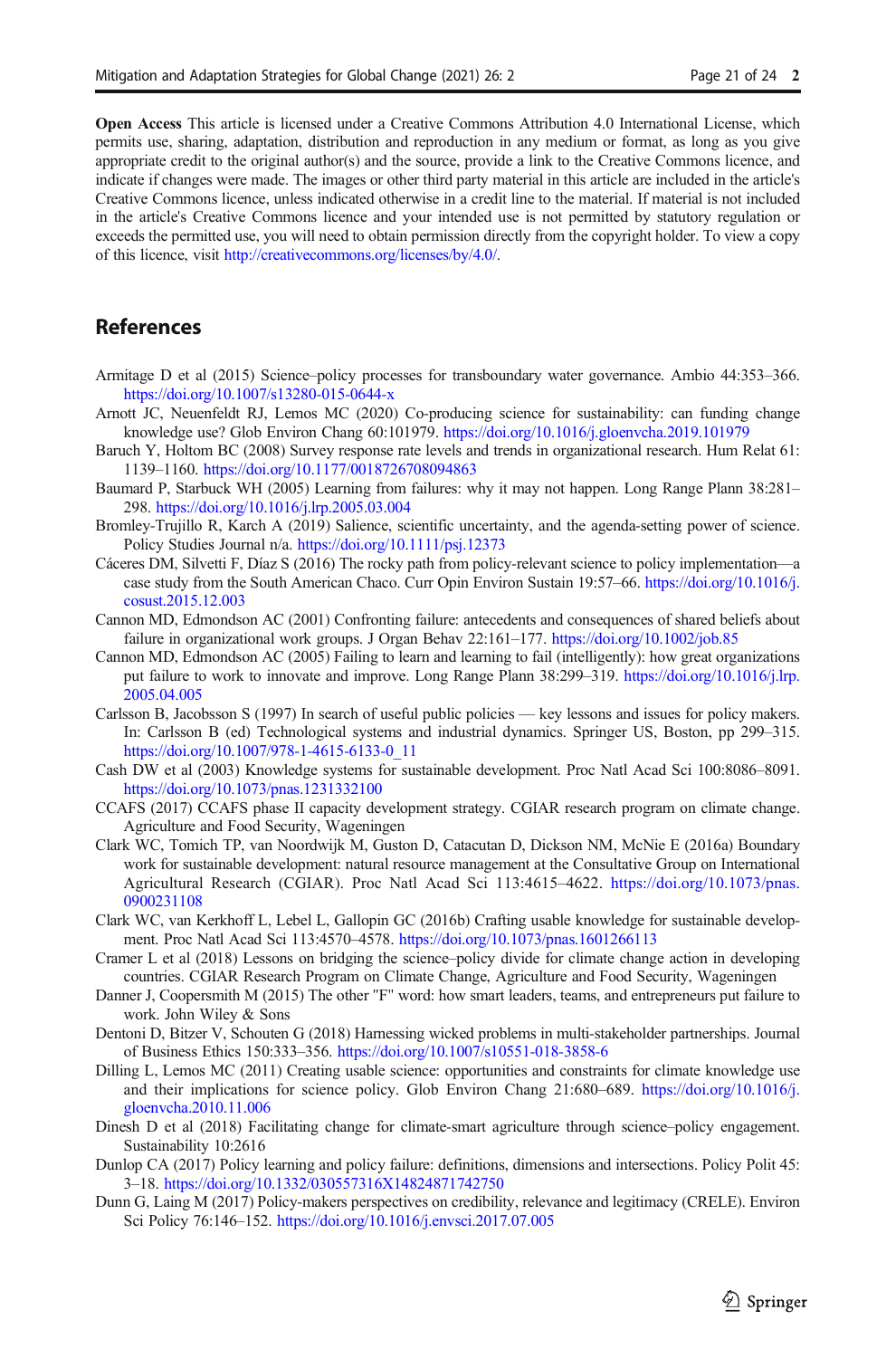- <span id="page-21-0"></span>Earl S, Carden F, Smutylo T (2001) Outcome mapping: building learning and reflection into development programs. IDRC, Ottawa
- Edmondson AC (2011) Strategies for learning from failure. Harv Bus Rev 89:48–55
- FAO (2018) The state of food security and nutrition in the world 2018: building climate resilience for food security and nutrition. Food and Agriculture Organization of the United Nations, Rome
- Felt U, Igelsböck J, Schikowitz A, Völker T (2016) Transdisciplinary sustainability research in practice: between imaginaries of collective experimentation and entrenched academic value orders. Science, Technology, & Human Values 41:732–761. <https://doi.org/10.1177/0162243915626989>
- Funtowicz S, Ravetz J (1997) Environmental problems, post-normal science, and extended peer communities. Études et Recherches sur les Systèmes Agraires et le Développement:169–175
- Guest G, MacQueen KM, Namey EE (2011) Applied thematic analysis. Sage
- Gupta SK, Gunasekaran A, Antony J, Gupta S, Bag S, Roubaud D (2019) Systematic literature review of project failures: current trends and scope for future research. Computers & Industrial Engineering 127:274–285. <https://doi.org/10.1016/j.cie.2018.12.002>
- Guston DH (2001) Boundary organizations in environmental policy and science: an introduction. Science, Technology, & Human Values 26:399–408. <https://doi.org/10.1177/016224390102600401>
- Heath R (2009) Celebrating failure: the power of taking risks, making mistakes, and thinking big. Career Press, New Jersey
- Holmes J, Clark R (2008) Enhancing the use of science in environmental policy-making and regulation. Environ Sci Policy 11:702–711. <https://doi.org/10.1016/j.envsci.2008.08.004>
- Hoppe R, Wesselink A, Cairns R (2013) Lost in the problem: the role of boundary organisations in the governance of climate change. Wiley Interdisciplinary Reviews. Clim Change 4:283–300. [https://doi.org/](https://doi.org/10.1002/wcc.225) [10.1002/wcc.225](https://doi.org/10.1002/wcc.225)
- Interview-B (2019) Interview with CCAFS management team member on failures in science–policy engagement efforts
- Interview-C (2019) Interview with CCAFS management team member on failures in science–policy engagement efforts
- Interview-F (2019) Interview with CCAFS management team member on failures in science–policy engagement efforts
- IPCC (2019) Climate change and land: an IPCC special report on climate change, desertification, land degradation, sustainable land management, food security, and greenhouse gas fluxes in terrestrial ecosystems. Intergovernmental Panel on Climate Change, Geneva
- Janse G (2008) Communication between forest scientists and forest policy-makers in Europe a survey on both sides of the science/policy interface. Forest Policy Econ 10:183–194. [https://doi.org/10.1016/j.forpol.2007.](https://doi.org/10.1016/j.forpol.2007.10.001) [10.001](https://doi.org/10.1016/j.forpol.2007.10.001)
- Keeley J, Scoones I (2014) Understanding environmental policy processes: cases from Africa. Routledge, London
- Khanna R, Guler I, Nerkar A (2016) Fail often, fail big, and fail fast? Learning from small failures and R&D performance in the pharmaceutical industry. Acad Manage J 59:436–459. [https://doi.org/10.5465/amj.2013.](https://doi.org/10.5465/amj.2013.1109) [1109](https://doi.org/10.5465/amj.2013.1109)
- Kirchhoff CJ, Lemos MC, Dessai S (2013) Actionable knowledge for environmental decision making: broadening the usability of climate science. Annu Rev Env Resour 38:393–414. [https://doi.org/10.1146/annurev](https://doi.org/10.1146/annurev-environ-022112-112828)[environ-022112-112828](https://doi.org/10.1146/annurev-environ-022112-112828)
- Knott AM, Posen HE (2005) Is failure good? Strategic Management Journal 26:617–641. [https://doi.org/10.](https://doi.org/10.1002/smj.470) [1002/smj.470](https://doi.org/10.1002/smj.470)
- Kristjanson P et al (2009) Linking international agricultural research knowledge with action for sustainable development. Proc Natl Acad Sci 106:5047–5052. <https://doi.org/10.1073/pnas.0807414106>
- Kunert S (2018) Introduction. In: Kunert S (ed) Strategies in failure management: scientific insights, case studies and tools. Springer International Publishing, Cham, pp 1–6. [https://doi.org/10.1007/978-3-319-72757-8\\_1](https://doi.org/10.1007/978-3-319-72757-8_1)
- Laing M, Wallis PJ (2016) Scientists versus policy-makers: building capacity for productive interactions across boundaries in the urban water sector. Environ Sci Policy 66:23–30. [https://doi.org/10.1016/j.envsci.2016.08.](https://doi.org/10.1016/j.envsci.2016.08.001) [001](https://doi.org/10.1016/j.envsci.2016.08.001)
- Lawton JH (2007) Ecology, politics and policy. J Appl Ecol 44:465–474. [https://doi.org/10.1111/j.1365-2664.](https://doi.org/10.1111/j.1365-2664.2007.01315.x) [2007.01315.x](https://doi.org/10.1111/j.1365-2664.2007.01315.x)
- Leoncini R (2017) How to learn from failure. Organizational creativity, learning, innovation and the benefit of failure organizational creativity, learning, innovation and the benefit of failure. Rutgers Business Review 2(1):98–104
- Loboguerrero AM et al (2018) Feeding the world in a changing climate: an adaptation roadmap for agriculture. Global Commission on Adaptation, Rotterdam and Washington, DC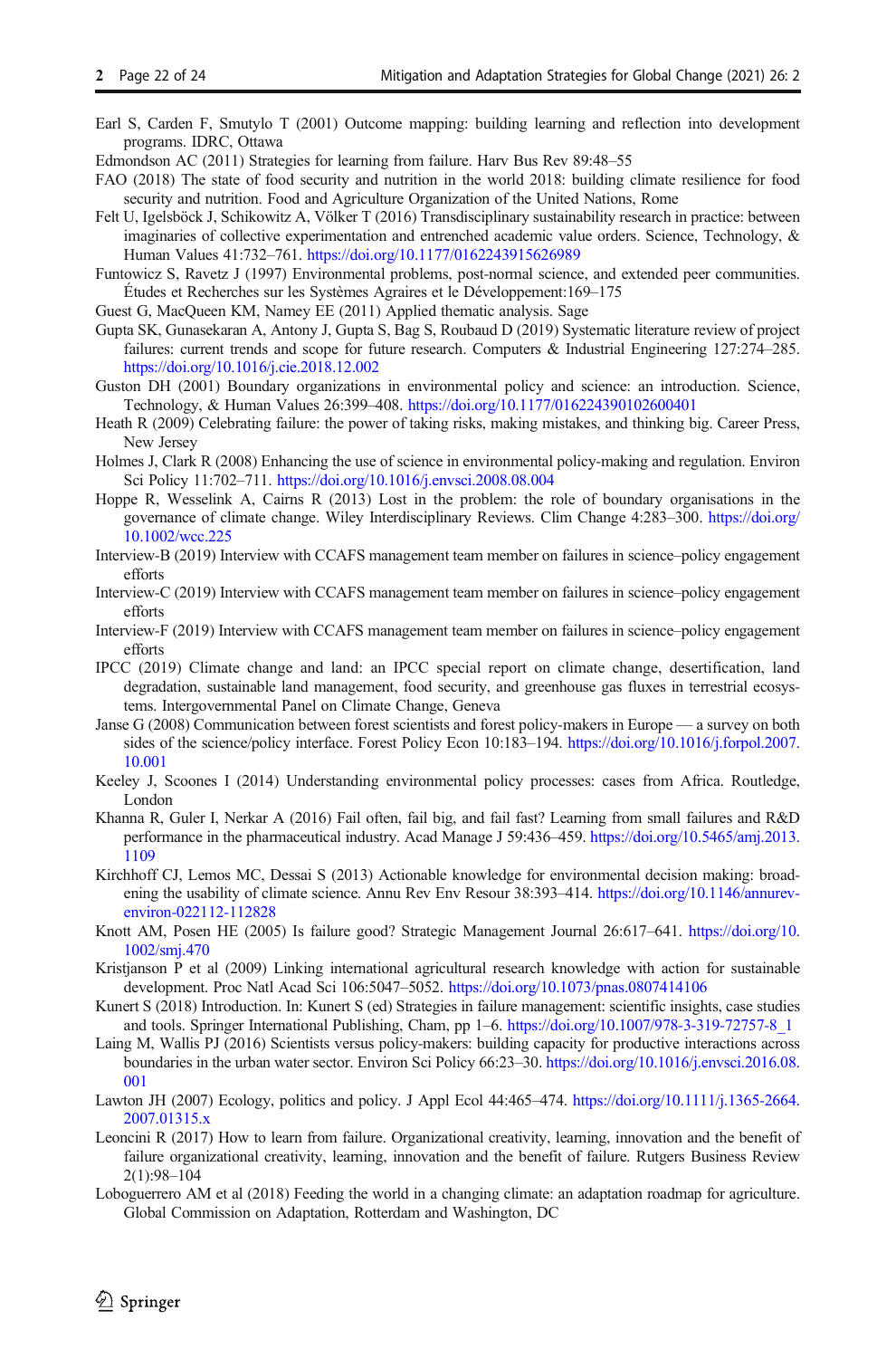- <span id="page-22-0"></span>Lowder SK, Skoet J, Singh S (2014) What do we really know about the number and distribution of farms and family farms worldwide? Vol 14. Food and Agriculture Organization of the United Nations, Rome McGrath RG (2011) Failing by design. Harv Bus Rev 89(76–83):137
- Múnera C, van Kerkhoff L (2019) Diversifying knowledge governance for climate adaptation in protected areas in Colombia. Environ Sci Policy 94:39–48. <https://doi.org/10.1016/j.envsci.2019.01.004>
- Neßhöver C et al (2013) Improving the science–policy interface of biodiversity research projects. GAIA Ecological Perspectives for Science and Society 22:99–103. <https://doi.org/10.14512/gaia.22.2.8>
- Oliver K, Kothari A, Mays N (2019) The dark side of coproduction: do the costs outweigh the benefits for health research? Health Research Policy and Systems 17:33. <https://doi.org/10.1186/s12961-019-0432-3>
- Radaelli CM (1995) The role of knowledge in the policy process. J Eur Publ Policy 2:159–183. [https://doi.org/](https://doi.org/10.1080/13501769508406981) [10.1080/13501769508406981](https://doi.org/10.1080/13501769508406981)
- Rajkotia Y (2018) Beware of the success cartel: a plea for rational progress in global health. BMJ Glob Health 3: e001197. <https://doi.org/10.1136/bmjgh-2018-001197>
- Sarkki S, Niemelä J, Tinch R, van den Hove S, Watt A, Young J (2014) Balancing credibility, relevance and legitimacy: a critical assessment of trade-offs in science–policy interfaces. Science and public policy 41:194– 206. <https://doi.org/10.1093/scipol/sct046>
- Sarkki S et al (2015) Adding 'iterativity' to the credibility, relevance, legitimacy: a novel scheme to highlight dynamic aspects of science–policy interfaces. Environ Sci Policy 54:505–512. [https://doi.org/10.1016/j.](https://doi.org/10.1016/j.envsci.2015.02.016) [envsci.2015.02.016](https://doi.org/10.1016/j.envsci.2015.02.016)
- Sarkki S et al (2019) Managing science–policy interfaces for impact: interactions within the environmental governance meshwork. Environ Sci Policy. <https://doi.org/10.1016/j.envsci.2019.05.011>
- Sitkin SB (1992) Learning through failure: the strategy of small losses. Research in Organizational Behavior 14: 231–266
- Spilsbury MJ, Nasi R (2006) The interface of policy research and the policy development process: challenges posed to the forestry community. Forest Policy Econ 8:193–205. [https://doi.org/10.1016/j.forpol.2004.09.](https://doi.org/10.1016/j.forpol.2004.09.001) [001](https://doi.org/10.1016/j.forpol.2004.09.001)
- Steiner A et al (2020) Actions to transform food systems under climate change. CGIAR Research Program on Climate Change, Agriculture and Food Security (CCAFS), Wageningen
- Strydom WF, Funke N, Nienaber S, Nortje K, Steyn M (2010) Evidence-based policymaking: a review. S Afr J Sci 106:17–24
- Talwar S, Wiek A, Robinson J (2011) User engagement in sustainability research. Science and Public Policy 38: 379–390. <https://doi.org/10.3152/030234211X12960315267615>
- Thornton PK, Schuetz T, Förch W, Cramer L, Abreu D, Vermeulen S, Campbell BM (2017) Responding to global change: a theory of change approach to making agricultural research for development outcome-based. Agr Syst 152:145–153. <https://doi.org/10.1016/j.agsy.2017.01.005>
- Turnheim B, Asquith M, Geels FW (2020) Making sustainability transitions research policy-relevant: challenges at the science–policy interface. Environ Innov Soc Trans 34:116–120. [https://doi.org/10.1016/j.eist.2019.12.](https://doi.org/10.1016/j.eist.2019.12.009) [009](https://doi.org/10.1016/j.eist.2019.12.009)
- Turnhout E, Stuiver M, Klostermann J, Harms B, Leeuwis C (2013) New roles of science in society: different repertoires of knowledge brokering. Science and Public Policy 40:354–365. [https://doi.org/10.1093/scipol/](https://doi.org/10.1093/scipol/scs114) [scs114](https://doi.org/10.1093/scipol/scs114)
- Turnhout E, Metze T, Wyborn C, Klenk N, Louder E (2020) The politics of co-production: participation, power, and transformation. Curr Opin Environ Sustain 42:15–21. <https://doi.org/10.1016/j.cosust.2019.11.009>
- UNEP (2017) Strengthening the science–policy interface: a gap analysis. United Nations Environment Programme, Nairobi
- van der Hel S (2016) New science for global sustainability? The institutionalisation of knowledge co-production in Future Earth. Environ Sci Policy 61:165–175. <https://doi.org/10.1016/j.envsci.2016.03.012>
- Van Enst WI, Driessen PPJ, Runhaar HAC (2014) Towards productive science–policy interfaces: a research agenda. JEAPM 16:1450007. <https://doi.org/10.1142/s1464333214500070>
- van Kerkhoff L, Lebel L (2006) Linking knowledge and action for sustainable development. Annu Rev Env Resour 31:445–477. <https://doi.org/10.1146/annurev.energy.31.102405.170850>
- Vermeulen S et al (2012a) Climate change, agriculture and food security: a global partnership to link research and action for low-income agricultural producers and consumers. Curr Opin Environ Sustain 4:128–133. [https://](https://doi.org/10.1016/j.cosust.2011.12.004) [doi.org/10.1016/j.cosust.2011.12.004](https://doi.org/10.1016/j.cosust.2011.12.004)
- Vermeulen SJ et al (2012b) Options for support to agriculture and food security under climate change. Environ Sci Policy 15:136–144. <https://doi.org/10.1016/j.envsci.2011.09.003>
- Vervoort JM et al. (2013) Linking multi-actor futures for food systems and environmental governance. Paper presented at the Earth System Governance Conference, Tokyo.
- Vinck D (2017) Learning thanks to innovation failure. Critical studies of innovation. [https://doi.org/10.4337/](https://doi.org/10.4337/9781785367229.00022) [9781785367229.00022](https://doi.org/10.4337/9781785367229.00022)